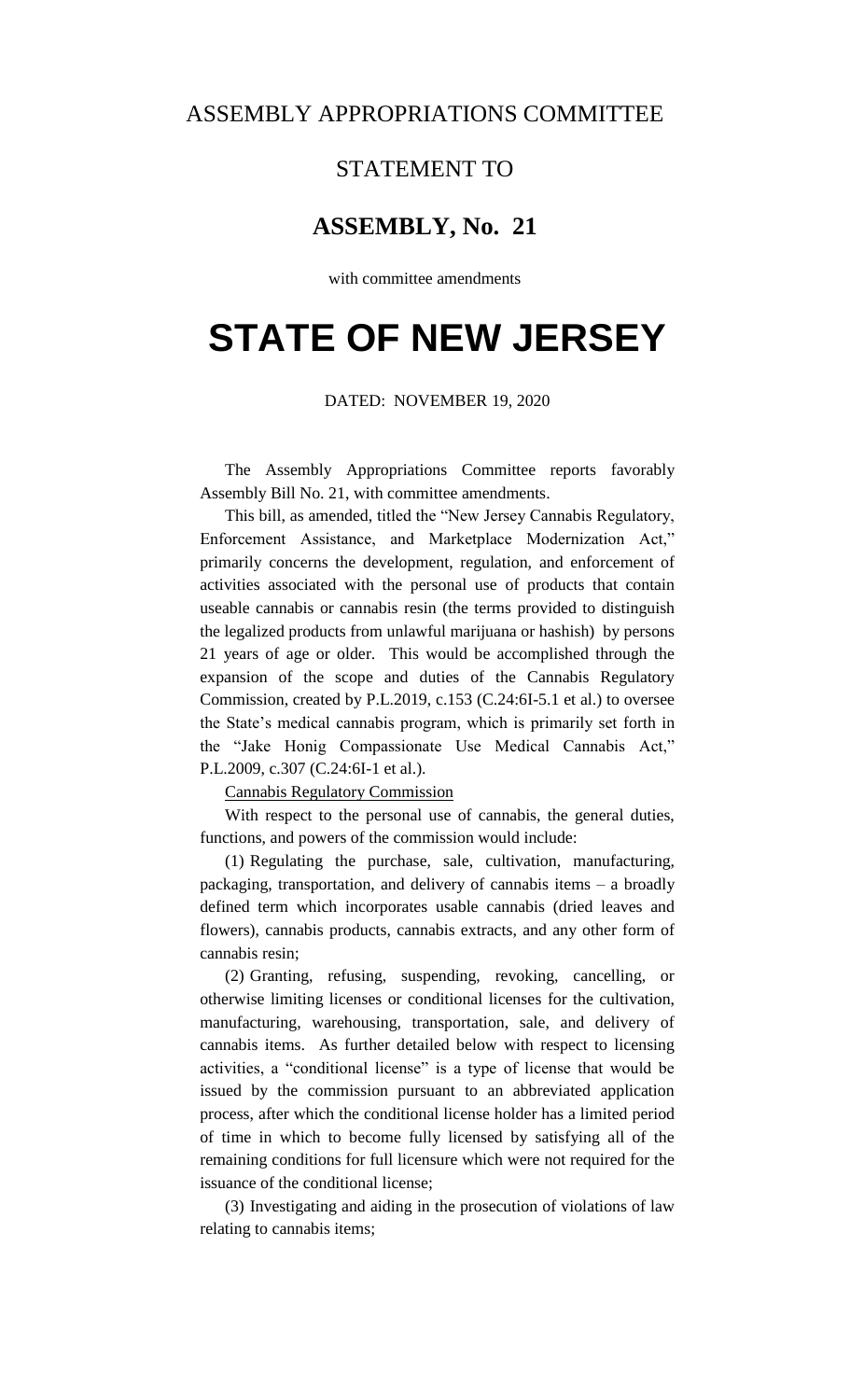(4) Taking regulatory actions to prohibit advertising of cannabis items in a manner that is appealing to minors, that promotes excessive use, or that promotes illegal activity; and

(5) Regulating the use of cannabis items for scientific, pharmaceutical, manufacturing, mechanical, industrial, and other purposes.

The commission's Office of Minority, Disabled Veterans, and Women Medical Cannabis Business Development would be re-titled by removing the reference to "medical," and this office would establish and administer, under the direction of the commission, unified practices and procedures for promoting participation in the lawful operation of personal use cannabis businesses by persons from socially and economically disadvantaged communities, including by prospective and existing minority owned and women's owned businesses, as these terms are defined in section 2 of P.L.1986, c.195 (C.52:27H-21.18), and disabled veterans' businesses as defined in section 2 of P.L.2015, c.116 (C.52:32-31.2), which could be licensed as personal use cannabis cultivators, manufacturers, wholesalers, distributors, retailers, delivery services, or testing facilities under the bill. These unified practices and procedures would include a business' certification and subsequent recertification at regular intervals as a minority owned or women's owned business, or a disabled veterans' business, in accordance with eligibility criteria and a certification application process established by the commission in consultation with the office.

The effectiveness of the office's methods would be measured by whether the office's actions resulted in not less than 30 percent of the total number of cannabis licenses issued by the commission being issued to businesses certified by the office; their effectiveness would be further assessed by considering whether the actions resulted in not less than 15 percent of licenses being issued to certified minority owned businesses, and not less than 15 percent of licenses being issued to certified women's owned and disabled veterans' businesses. The office, in support of these efforts, would conduct advertising and promotional campaigns, as well as sponsor seminars and informational programs, directed toward those persons and prospective and existing certified businesses, which would address personal use cannabis business management, marketing, and other practical business matters.

Ethical and Conflicts-of-Interest Considerations for the Commission, its Employees, and Other Parties

The members of the five-person commission and all commission employees would be subject to ethical and conflicts-of-interest restrictions concerning the regulation of personal use cannabis, addressing activities engaged in prior to, during, and following service with the commission. For instance, a person generally could not be an appointed member or employee of the commission if, during the period commencing three years prior to appointment or employment,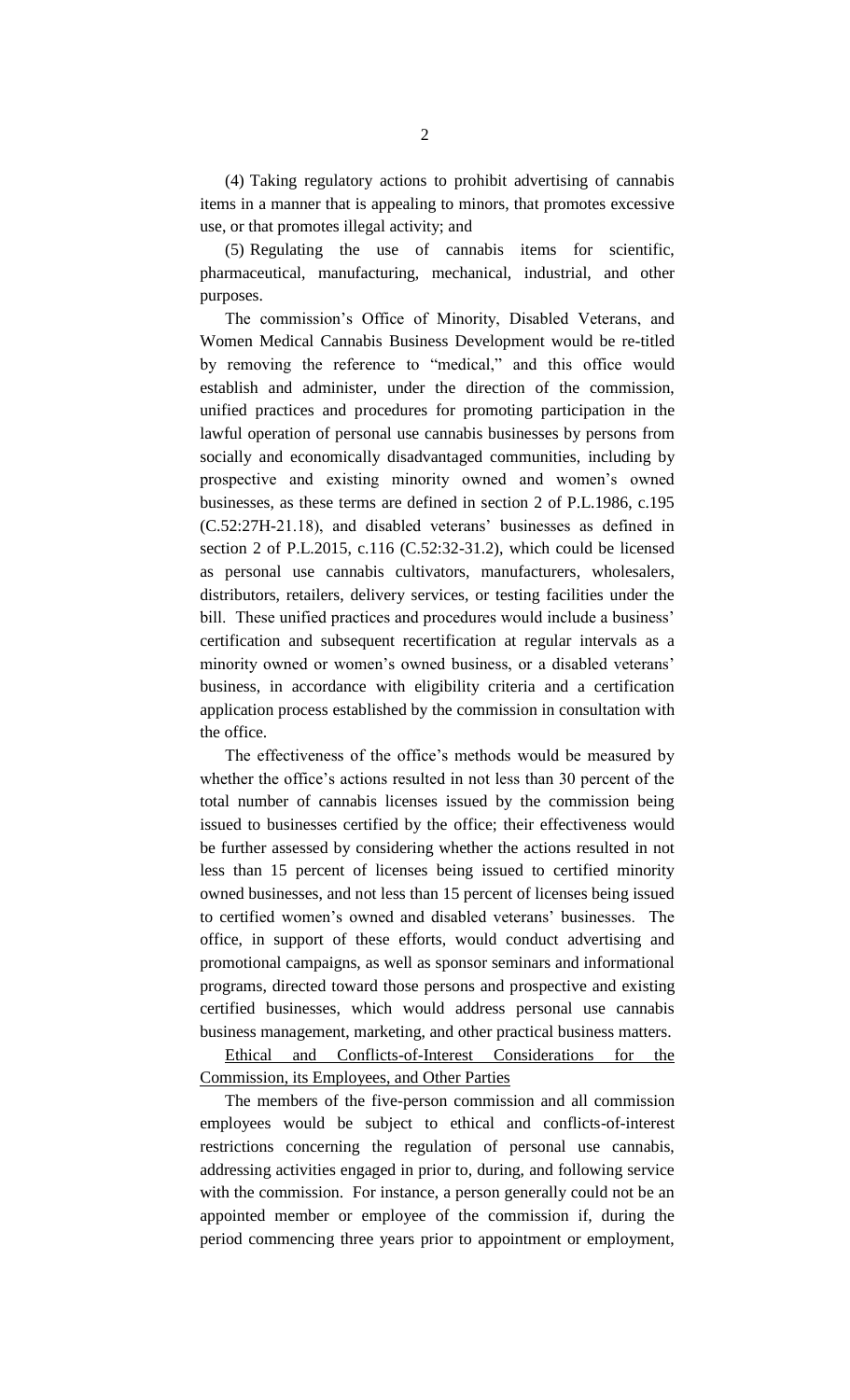the person held any direct or indirect interest in, or any employment by, a holder of or applicant for a personal use cannabis license, unless the person's prior interest would not, in the opinion of the commission, interfere with the person's obligations of appointment or employment; and generally, for a period of two years commencing from the date that a member's or employee's service terminates, that former member or employee would not be permitted to hold any direct or indirect interest in, or any employment by, a holder of or applicant for a cannabis license (this two-year post-service restriction would not apply to secretarial or clerical employees).

The bill also expands the "New Jersey Conflicts of Interest Law," P.L.1971, c.182 (C.52:13D-12 et seq.), as well as the scope of the Code of Ethics promulgated by the commission, which applies to all commission members and employees with respect to medical cannabis licensing and other activities, and incorporates similar provisions to address personal use cannabis licensing and other activities. Per the existing law, all members and employees would be prohibited from using any official authority to interfere with or affect the result of an election or nomination for office, coerce or advise any person to contribute anything of value to another person or organization for political purposes, or take active part in any political campaign. For the commission members, the executive director of the commission, and any other employee holding a supervisory or policy-making management position, the law also provides a prohibition on making any political contributions to candidates or campaigns, as that term is defined in "The New Jersey Campaign Contributions and Expenditures Reporting Act," P.L.1973, c.83 (C.19:44A-1 et seq.).

The "New Jersey Conflicts of Interest Law," P.L.1971, c.182 (C.52:13D-12 et seq.), is also amended to establish restrictions on various State officers or employees, the Governor and full-time professionals employed in the Governor's Office, full-time members of the Judiciary, and various municipal officers in which licensed personal use cannabis entities are located. These restrictions concern not only their own activities, but the activities of their associated partnerships, firms, or corporations, and their family members in connection with either employment or another interest in, or representation of, current license holders or applicants. The restrictions are similar to the restrictions on these people and businesses under the current law concerning casino and medical cannabis licensees and applicants, and casino-related and medical cannabis activities, and include a general prohibition on employment, representation, appearance for, or negotiation on behalf of, any license holder or applicant in connection with any cause, application, or matter, and these restrictions can carry over into the post-employment or post-service period following the departure of a person from State or local employment or office.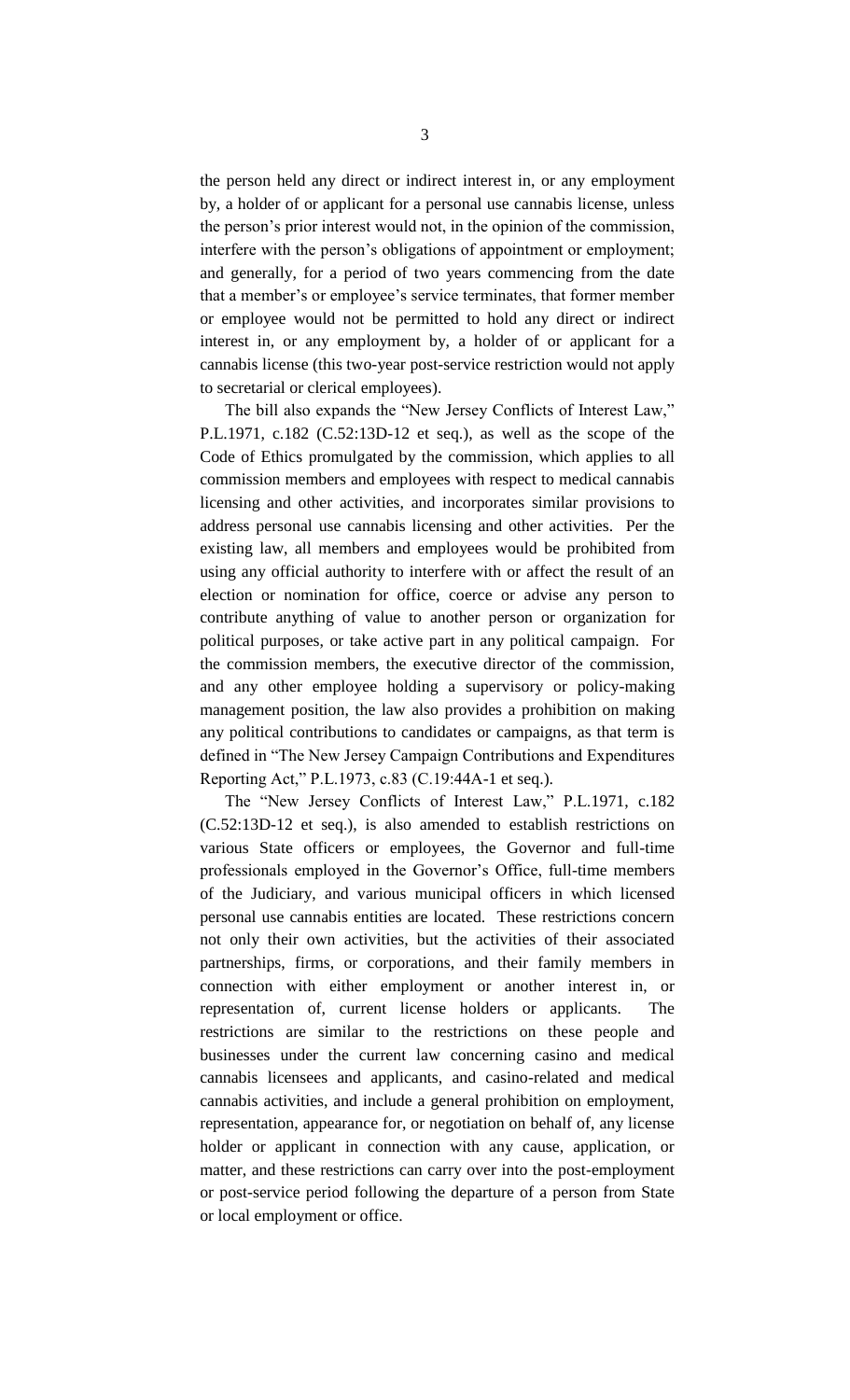As per existing law, the ethical and conflicts-of-interest restrictions would be enforced by the State Ethics Commission, and any person found to have committed a violation would be subject to a civil penalty of not less than \$500 or more than \$10,000. Additionally, any willful violation of the restrictions similar to the restrictions concerning casino and medical cannabis licensees and applicants that are applicable to the above State or municipal elected, appointed, or employed persons, their associated partnerships, firms, or corporations, and their family members, would be considered a disorderly persons offense, punishable by a term of imprisonment of up to six months, a fine of up to \$1,000, or both.

If a license holder or applicant for a license commits a violation involving a commission member or employee with respect to the above described pre-service activities, activities during service, or post-service activities, that license holder or applicant could have their license revoked or suspended, or application denied by the commission.

Licensing of Cannabis Businesses; Updating Certain Medical Cannabis Alternative Treatment Centers' Permitted Operations

The bill would establish six "marketplace" classes of licensed businesses: a Class 1 Cannabis Cultivator license, for facilities involved in growing and cultivating cannabis; a Class 2 Cannabis Manufacturer license, for facilities involved in the manufacturing, preparation, and packaging of cannabis items; a Class 3 Cannabis Wholesaler license, for facilities involved in obtaining and selling cannabis items for later resale by other licensees; a Class 4 Cannabis Distributor license, for businesses involved in transporting cannabis plants in bulk from one licensed cultivator to another licensed cultivator, or cannabis items in bulk from any type of licensed cannabis business to another; a Class 5 Cannabis Retailer license, for locations at which cannabis items and related supplies are sold to consumers; and a Class 6 Cannabis Delivery license, for business providing courier services for consumer purchases that are fulfilled by a licensed cannabis retailer in order to make deliveries of the purchased items to a consumer, and which service would include the ability of a consumer to make a purchase directly through the cannabis delivery service which would be presented by the delivery service for fulfillment by a retailer and then delivered to that consumer.

Except with respect to an initial period in which the number of cannabis cultivator licenses would be capped, as further explained below, the commission would determine the maximum number of licenses for each class based upon market demands, and would be authorized to make requests for new license applications as it deemed necessary to meet those demands.

The commission would be responsible for reviewing each application for a full, annual license, or application for a conditional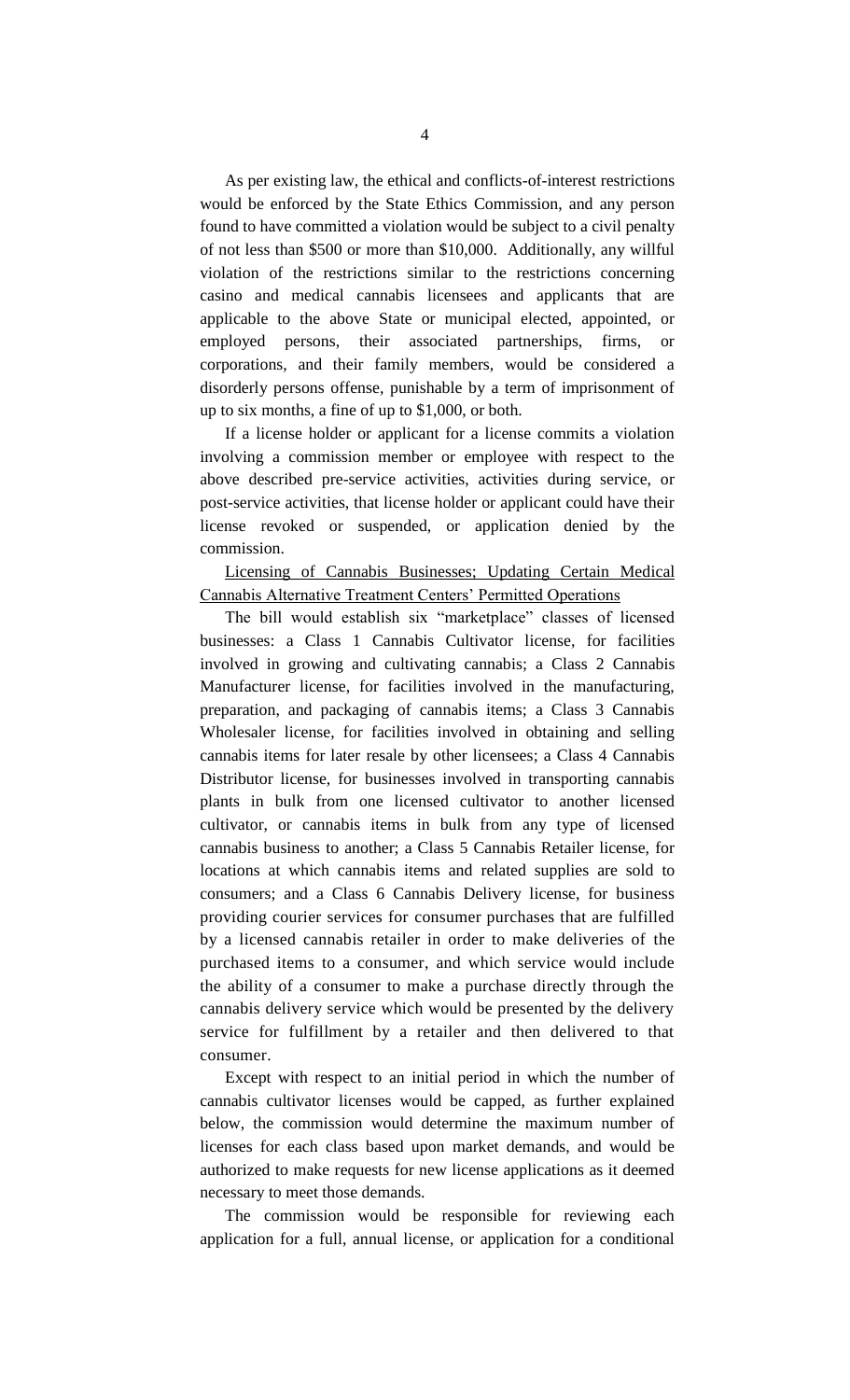license, intended to be issued and then subsequently replaced with a full license. Applications would be scored and reviewed based upon a point scale with the commission determining the amount of points, the point categories, and system of point distribution by regulation, subject to some required criteria for consideration in the point scale, such as an analysis of an applicant's: operating plan; environmental plan; and safety and security plans. This point system could be adjusted, or a separate point system used for any application for which a conditional license is sought, or a microbusiness license is sought, the latter being a smaller business operation further discussed below. Further, in ranking applications, in addition to the awarding of points, the commission would prioritize applications for licensure using several other factors.

One prioritizing factor would be based on "impact zones," which are municipalities negatively impacted by past marijuana enterprises that contributed to higher concentrations of law enforcement activity, unemployment, and poverty, and are identified under the bill as any municipality that: (1) has a population of 120,000 or more according to the most recently compiled federal decennial census as of the bill taking effect; or (2) based on data compiled for calendar year 2019, ranks in the top 40 percent of municipalities in the State for small amount marijuana possession arrests; has a crime index total of 825 or higher in the annual Uniform Crime Report by the Division of State Police; and has an annual average unemployment rate that ranks in the top 15 percent of all municipalities in the State. Concerning applications involving impact zones, the commission would not only prioritize applications for at least two licensed businesses in such zones, but would also prioritize applications: that included a person who is a current resident of an impact zone and had resided therein for three or more consecutive years at the time of making the application (to the extent possible the commission would grant at least 25 percent of the total licenses issued, regardless of license class and location of the business, to such applicants); or that included a plan to employ at least 25 percent of employees who reside in an impact zone.

Other prioritizing factors would be based on applications for licensure which included an in-State resident of at least five years who was a "significantly involved person," being someone who holds at least a five percent investment interest or is a member of a group who holds at least a 20 percent investment interest and would have authority to make controlling decisions about the cannabis business, or an applicant that met one of the following conditions for its labor environment:

- being a party to a collective bargaining agreement with a bona fide labor organization that currently represents, or is actively seeking to represent, cannabis workers in New Jersey;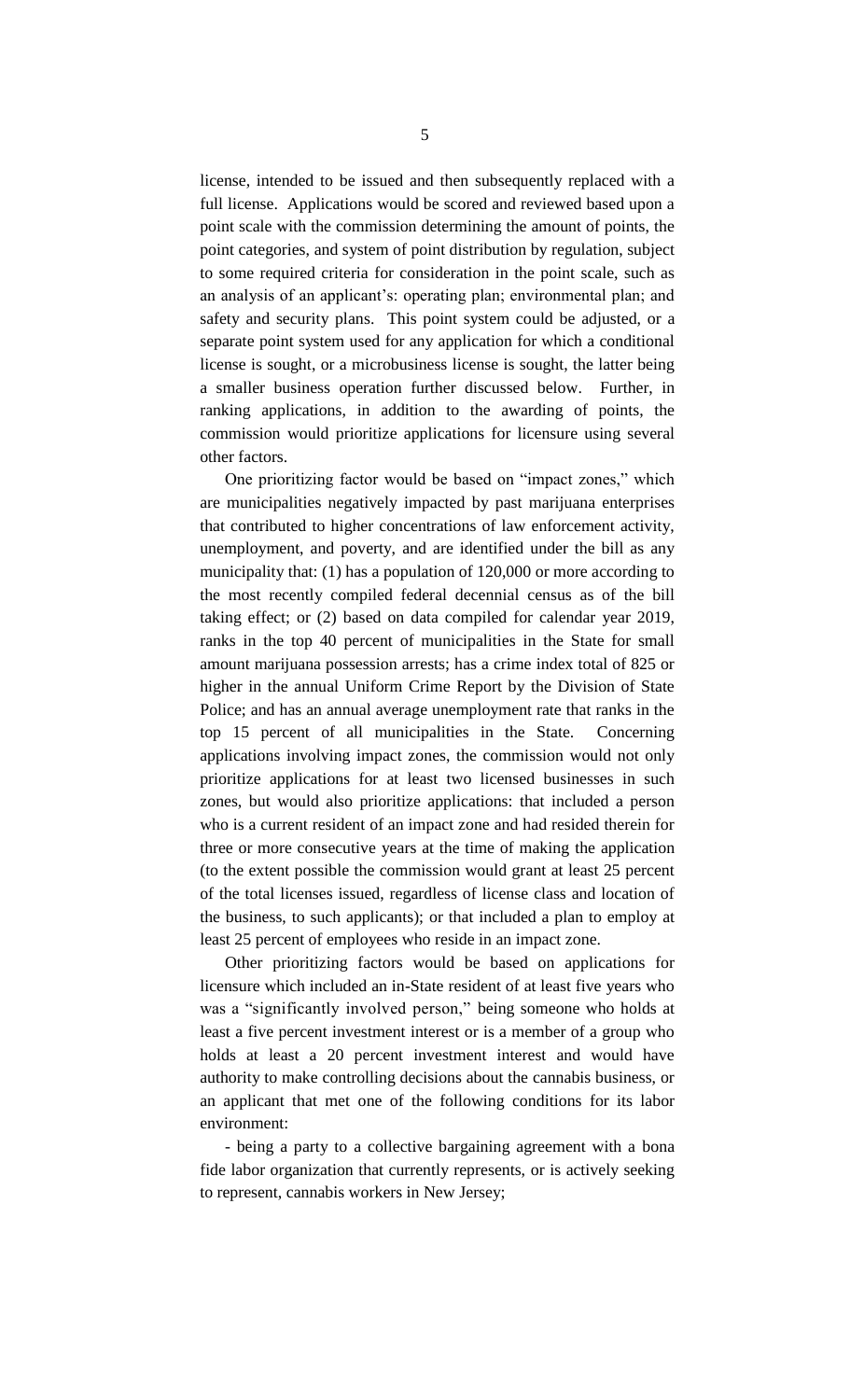- being a party to a collective bargaining agreement with a bona fide labor organization that currently represents cannabis workers in another state;

- submitting a signed project labor agreement with a bona fide building trades labor organization, which is a form of pre-hire collective bargaining agreement covering terms and conditions, including labor issues and worker grievances, associated with a project for the construction or retrofit of facilities for the applicant's proposed operations; or

- submitting a signed project labor agreement with a bona fide labor organization for any other applicable project associated with the applicant's proposed operations.

The above described prioritizations based on in-State residency and labor environment factors would also be implemented with respect to future applications for any medical cannabis permit issued pursuant to the "Jake Honig Compassionate Use Medical Cannabis Act."

When processing applications, the commission would also incorporate the licensing efforts, discussed above, that are developed by the Office of Minority, Disabled Veterans, and Women Cannabis Business Development designed to promote the formulation and participation in the lawful operation of cannabis businesses by persons from socially and economically disadvantaged communities.

In accordance with the bill, at least 35 percent of the total licenses issued for each class would be conditional licenses. Either a full license or conditional license would only be issued for applications which presented an ownership structure that included an in-State resident of at least two years who was a "significantly involved person." Another requirement, applicable only to a conditional license, would be that the significantly involved person and any other person with a financial interest who also has decision making authority for a proposed cannabis business could only have, for the immediately preceding taxable year, an adjusted gross income of no more than \$200,000 or no more than \$400,000 if filing jointly with another. For purposes of calculating the 35 percent figure for conditional licenses, the figure would include any conditional license issued to an applicant that was subsequently replaced with a full, annual license (which process is further detailed below).

Additionally, at least 10 percent of the total licenses issued for each license class, and at least 25 percent of the overall total number of licenses issued would be designated for and only issued to "microbusinesses." A microbusiness is described in the bill as employing no more than 10 employees, and: possessing no more than 1,000 cannabis plants each month, except that a cannabis distributor's possession of cannabis plants for transportation would not be subject to this limit; operating an establishment occupying an area of no more than 2,500 square feet, and in the case of a cannabis cultivator,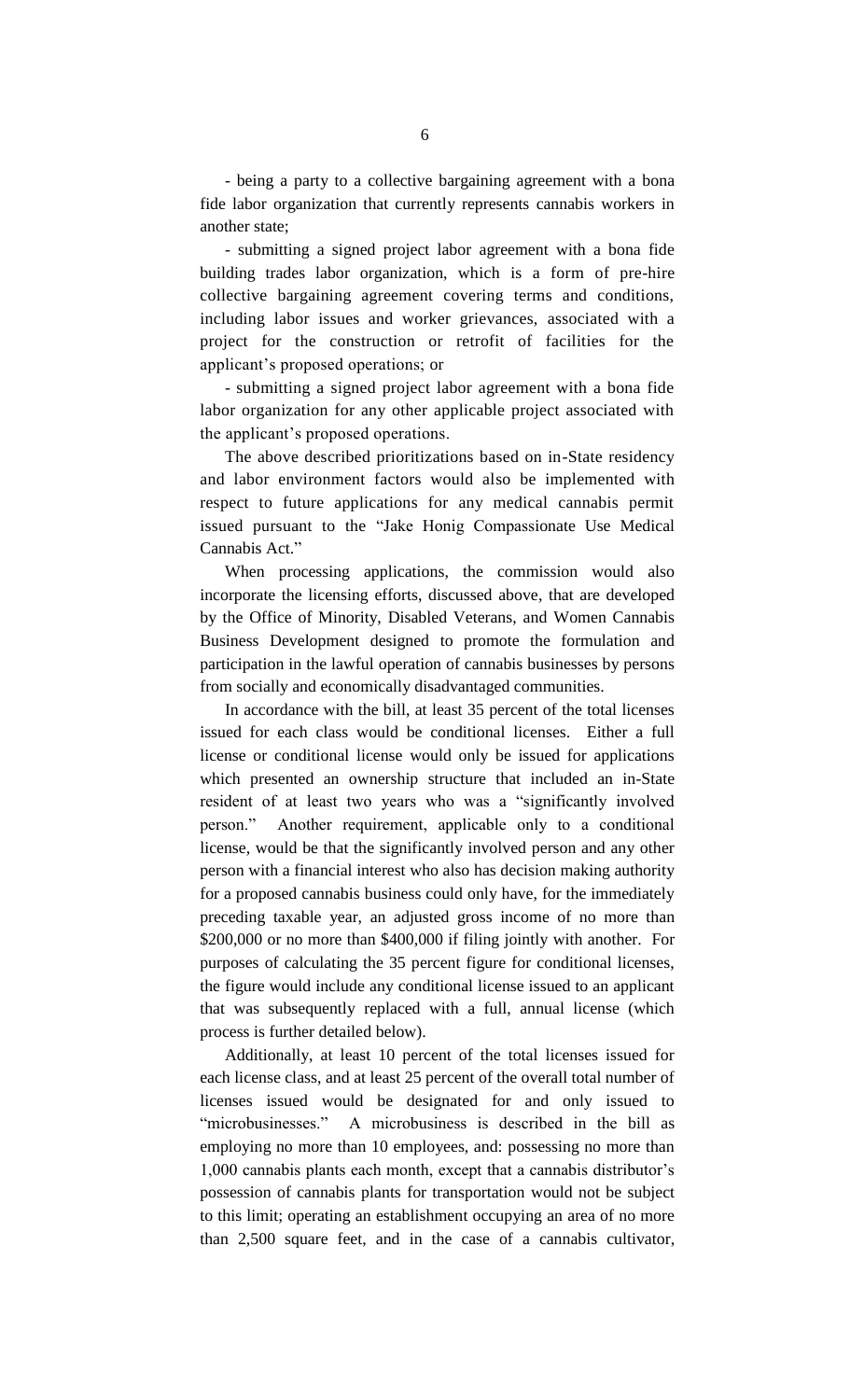growing on an area no more than 2,500 square feet measured on a horizontal plane and growing above that plane not higher than 24 feet; in the case of a cannabis manufacturer, acquiring and processing no more than 1,000 pounds of usable cannabis each month; in the case of a cannabis wholesaler, acquiring for resale no more than 1,000 pounds of usable cannabis, or the equivalent amount in any form of manufactured cannabis product or cannabis resin, or any combination thereof, each month; and in the case of a cannabis retailer, acquiring for retail sale no more than 1,000 pounds of usable cannabis, or the equivalent amount in any form of manufactured cannabis product or cannabis resin, or any combination thereof, each month. For this microbusiness subset of the six classes of cannabis businesses, 100 percent of the ownership would have to involve New Jersey residents who have resided in the State for at least two years.

The minimum 10 percent per class, and 25 percent overall, of microbusiness-designated licenses issued would include the number of conditional licenses issued for each class, as these two categories are not considered mutually exclusive of one another.

The commission would require that an applicant for licensure, other than an applicant seeking to operate a microbusiness of any class or seeking a conditional license, submit an attestation signed by a bona fide labor organization stating that the applicant entered into a labor peace agreement with such bona fide organization. The maintenance of an agreement would be an ongoing material condition of a full, annual license, unless the business was a microbusiness. Submission of proof of an agreement from an applicant originally issued a conditional license would be a requirement for final approval granting full licensure. As an additional labor requirement, failure to enter, or to make a good faith effort to enter, into a collective bargaining agreement within 200 days of the opening of a cannabis business would result in the suspension or revocation of a license.

Any applicant for a license or conditional license would have to provide proof for each person with any investment interest as being 21 years of age or older, and each of the following persons associated with the cannabis business for which licensure is sought would be subject to a criminal history record background check: any owner, other than an owner who holds less than a five percent investment interest or who is a member of a group that holds less than a 20 percent investment interest, and who has no authority for making controlling business decisions; any director; any officer; and any employee. With respect to qualification or disqualification for licensure based on the background check, the commission would be prohibited from considering any convictions for an offense that occurred prior to the bill's effective date involving the manufacturing, distribution or possession with intent to distribute, less than five pounds of marijuana or less than one pound of hashish, or simple possession of any amount of marijuana or hashish, whether convicted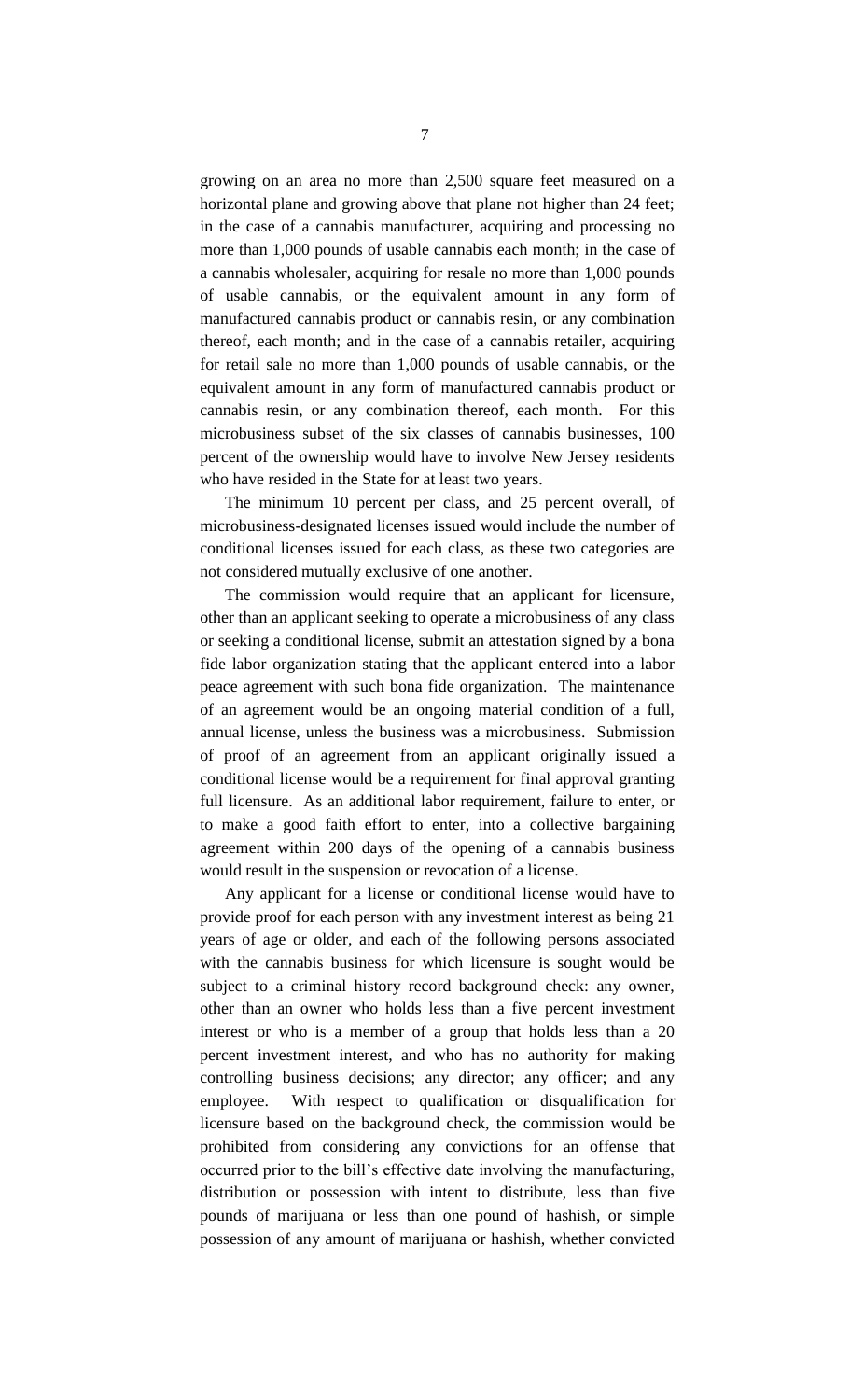under the laws of this or another state, or under federal law, or any other prior conviction, unless less than five years have passed since convicted, or since completing probation, parole, or a term of imprisonment, and the conviction involved fraud, deceit, embezzlement, employing a minor in a drug distribution scheme, or some other conviction "substantially related to the qualifications, functions, or duties for which the license is required," as determined by the commission. Such a conviction would not be an automatic disqualifier, as the commission would still have the authority to issue a license or conditional license to an applicant which included a person with a "substantially related" conviction, after examining the nature of the offense associated with the conviction, the circumstances at the time of committing the offense, and evidence of rehabilitation since conviction.

With respect to the application for a full license, the commission would complete its review for license approval or denial within 90 days of the submission of the application, unless the commission determined that more time is required. If approved, a license would be issued by the commission not later than 30 days after it gave notice of the approval, unless the applicant was subsequently found to not be in compliance with relevant regulations or local regulating ordinances applicable to the applicant's business operations. An issued license would expire after one year, but could be renewed following submission of a new application, in which the applicant would detail aspects of the cannabis licensee's operations and on-going compliance measures as part of the renewal process.

With respect to the application for a conditional license, the commission would complete an expedited review for approval or denial within 30 days, unless the commission determined that more time is required. If approved, a conditional license would be issued by the commission not later than 30 days after it gave notice of the approval, unless the applicant was subsequently found to not be in compliance with relevant regulations or local regulating ordinances applicable to conditionally licensed operations. The applicant would not need to be in compliance with every aspect of the regulatory requirements expected for full licensure in order to obtain a conditional license, but would need to provide sufficient plans for actions to be taken to eventually achieve compliance for full licensure. During a 120-day period following issuance of the conditional license, which period could be extended for an additional period of up to 45 days at the discretion of the commission, if it determined that the conditional licensee was in compliance with all plans and other measures necessary to achieve full licensure, it would replace the conditional license with a full, annual license, dated to expire one year from its date of issuance and which could be subsequently renewed; if the conditional licensee was not in compliance as needed for full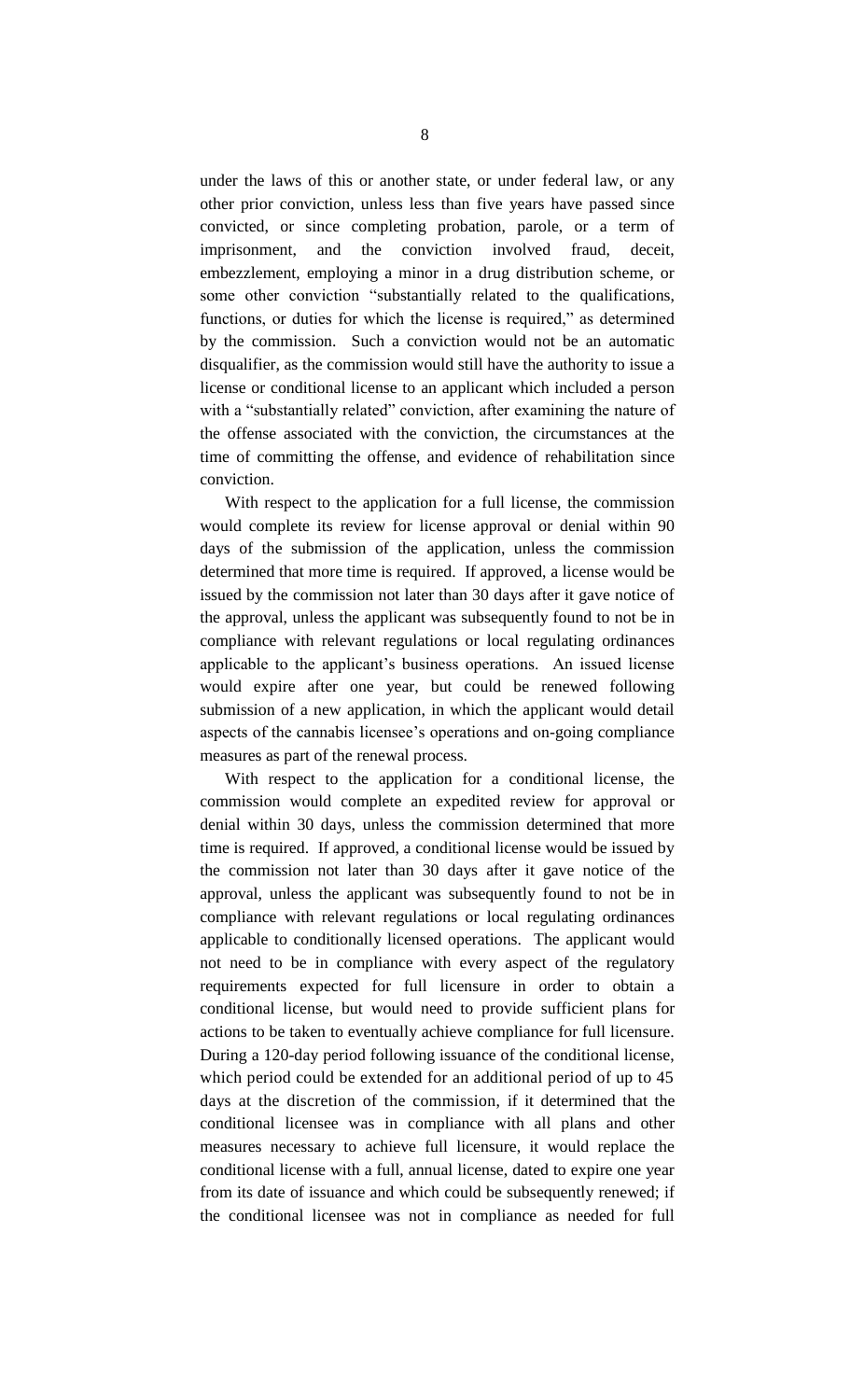licensure, the conditional license would automatically expire at the end of the 120-day (or extended) review period.

Additionally, the bill would create a license for cannabis testing facilities, which could test samples of both personal use cannabis and medical cannabis products for compliance with health, safety, and potency standards. The above described licensing efforts developed by the Office of Minority, Disabled Veterans, and Women Cannabis Business Development designed to promote the formulation and participation in the lawful operation of cannabis businesses by persons from socially and economically disadvantaged communities would apply to the licensing of testing facilities. The bill would also permit laboratories newly licensed to test batches of medical cannabis products pursuant to section 25 of P.L.2019, c.153 (C.24:6I-18) to also test personal use cannabis products. Any existing laboratory licensed only to test batches of medical cannabis products would be authorized to test personal use cannabis products under an existing license, if the laboratory certifies to the commission that its facility, and the condition and calibration of any equipment used for testing, meet the commission's new accreditation requirements for licensure as a personal use cannabis testing facility.

Finally, concerning any alternative treatment center that was issued a permit prior to the effective date of the 2019 medical cannabis reform and expansion by P.L.2019, c.153 (C.24:6I-5.1 et al.), or issued a permit after the effective date of that enactment pursuant to an application submitted based on a request for applications published in the New Jersey Register prior to that effective date, or issued a permit after that effective date pursuant to an application submitted prior to that date, any such center would be permitted to cultivate from up to two physical locations, provided that the alternative treatment center's combined mature cannabis plant grow canopy between both locations not exceed 150,000 square feet of bloom space or the square footage of canopy permitted under the largest tier in the tiered system for grow canopies adopted by the commission pursuant to the bill.

#### Certification of Cannabis Handlers

In addition to the above described licensing requirements, any individual who performed work for or on behalf of any class of licensee (or conditional licensee) would need to have a valid certification issued by the commission, in order to participate in: the possession, securing, or selling of cannabis items at the licensed premises; the recording of the possession, securing, or selling of cannabis items at that premises; or the transportation of cannabis items to and from licensed establishments, or residential delivery of cannabis items and related supplies to a retail consumer. The commission could require that anyone applying for a handler certification successfully complete a one-time course which provides training on checking identification, detecting intoxication, the proper handling of cannabis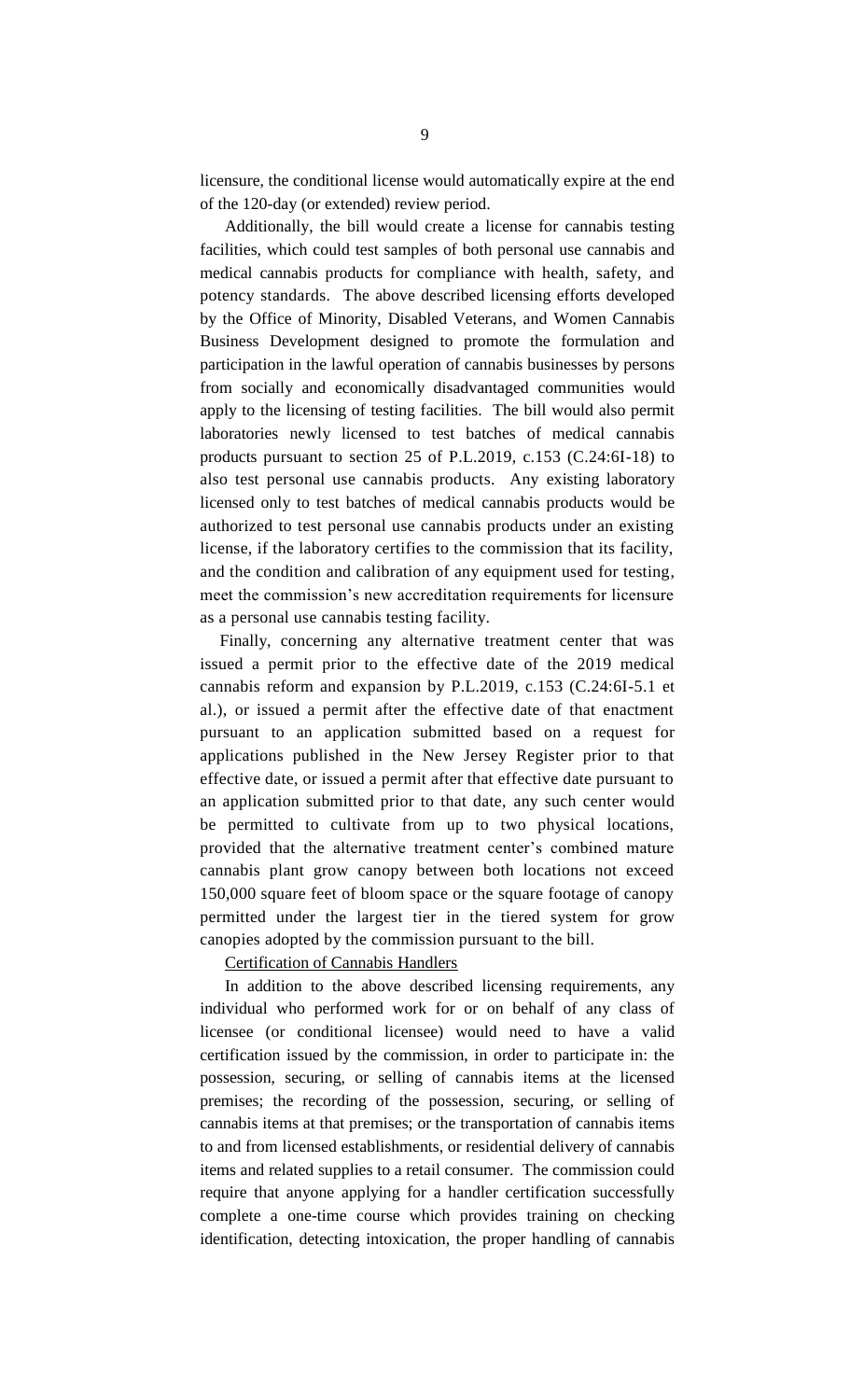items, and statutory and regulatory provisions relating to cannabis. A person seeking a certification would also be subject to a criminal history record background check, and subject to the same potential disqualifying standards as applicable to applicants for licenses.

An individual with a valid certification as a personal use cannabis handler would be permitted to also simultaneously have a valid certification as a medical cannabis handler issued under section 27 of P.L.2019, c.153 (C.24:6I-20) so that the individual could additionally perform work for or on behalf of entities issued medical cannabis permits or licenses.

#### Transition to Full Legal Market for Cannabis Items

Within 180 days after the bill is signed into law, or within 45 days of all five members of the commission being duly appointed in accordance with the appointment process set forth in paragraph (2) of subsection b. of section 31 of P.L.2019, c.153 (C.24:6I-24), whichever date is later (at present the initial appoint process is not complete), and after consultation with the Attorney General, State Treasurer, Commissioner of Health, and Commissioner of Banking and Insurance, the commission would, upon filing proper notice with the Office of Administrative Law, and notwithstanding the provisions of the "Administrative Procedure Act," P.L.1968, c.410 (C.52:14B-1 et seq.), immediately adopt rules and regulations it prepared that are necessary and proper to enable it to carry out the commission's duties, functions, and powers with respect to activities associated with the personal use of cannabis. These initial rules and regulations would be in effect for a period not to exceed one year after the date of filing, and thereafter be adopted, amended, or readopted, and any subsequent rules and regulations adopted, amended, or readopted, in accordance with the "Administrative Procedure Act."

The commission would begin accepting and processing applications for licenses and conditional licenses within 30 days after the commission's initial rules and regulations have been adopted. Also, at the time of initial adoption, provisions of the bill concerning the lawful operations of licensed cannabis cultivators, manufacturers, wholesalers, distributors, retailers, and delivery services would become operative to permit those cannabis businesses issued licenses by the commission to commence work in growing, cultivating, manufacturing, packaging, and transporting cannabis and cannabis items for future retail sales, which would not yet be authorized by licensed cannabis retailers.

Also becoming operative at this time would be provisions which would deem the following medical cannabis alternative treatment centers to either concurrently hold a Class 1 Cannabis Cultivator license, a Class 2 Cannabis Manufacturer license, a Class 5 Cannabis Retailer license (and any of their satellite dispensaries would also be deemed to hold a Class 5 retailer license), and a Class 6 Cannabis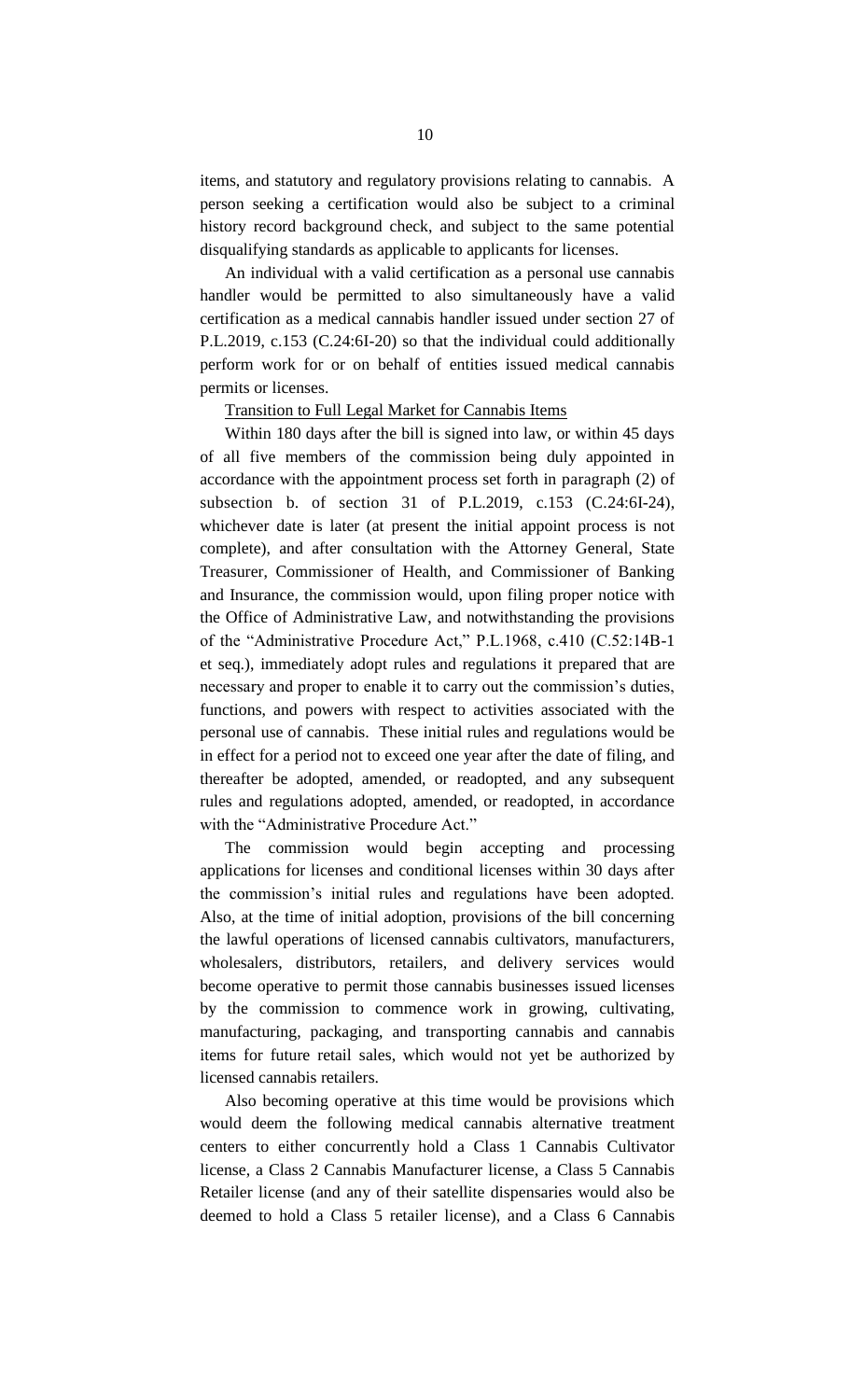Delivery license, or alternatively to hold only a Class 3 Cannabis Wholesaler license:

- any alternative treatment center that was issued a permit prior to the effective date of the 2019 medical cannabis reform and expansion by P.L.2019, c.153 (C.24:6I-5.1 et al.), or any alternative treatment center that was issued a permit subsequent to that act's effective date pursuant to an application submitted prior to that effective date;

- the one alternative treatment center, out of four, issued a permit pursuant to an application submitted after the effective date of P.L.2019, c.153 (C.24:6I-5.1 et al.) based on a request for applications published in the New Jersey Register prior to that effective date, that is expressly exempt, pursuant to subsection a. of section 11 of P.L.2019, c.153 (C.24:6I-7.1), from statutory provisions prohibiting the holding of concurrent medical cannabis permits, and this alternative treatment center was deemed pursuant to section 7 of P.L.2009, c.307 (C.24:6I-7) to concurrently hold more than one such permit; and

- the one other alternative treatment center, out of three, issued a permit pursuant to an application submitted on or after the effective date of P.L.2019, c.153 (C.24:6I-5.1 et al.), that is expressly exempt, pursuant to subsection a. of section 11 of P.L.2019, c.153 (C.24:6I-7.1), from statutory provisions prohibiting the holding of concurrent medical cannabis permits, and this other alternative treatment center was deemed pursuant to section 7 of P.L.2009, c.307 (C.24:6I-7) to concurrently hold more than one such permit.

However, any such alternative treatment center deemed to have cannabis licenses, directly or through a satellite dispensary, could not engage in any preparatory work to incorporate personal use cannabis items into its operations, and thus simultaneously function as personal use cannabis businesses, until it submitted written approval to the commission to operate as one or more classes of a cannabis business, received from the municipality in which the business is to be located based on a determination that it's proposed operations comply with the municipality's restrictions on time, location, manner, and allowable number of cannabis businesses, as established in accordance with the bill and further discussed below. Additionally, the commission would only issue actual licenses of the appropriate class so that new personal use activities could begin following a review of the alternative treatment center's operations to confirm that the alternative treatment center has sufficient quantities of medical cannabis and, if applicable, medical cannabis products available to meet the reasonably anticipated need of registered qualifying patients.

Notwithstanding the date determined by the commission to be the first date on which cannabis retailers issued licenses and conditional licenses begin retail sales of personal use cannabis items, discussed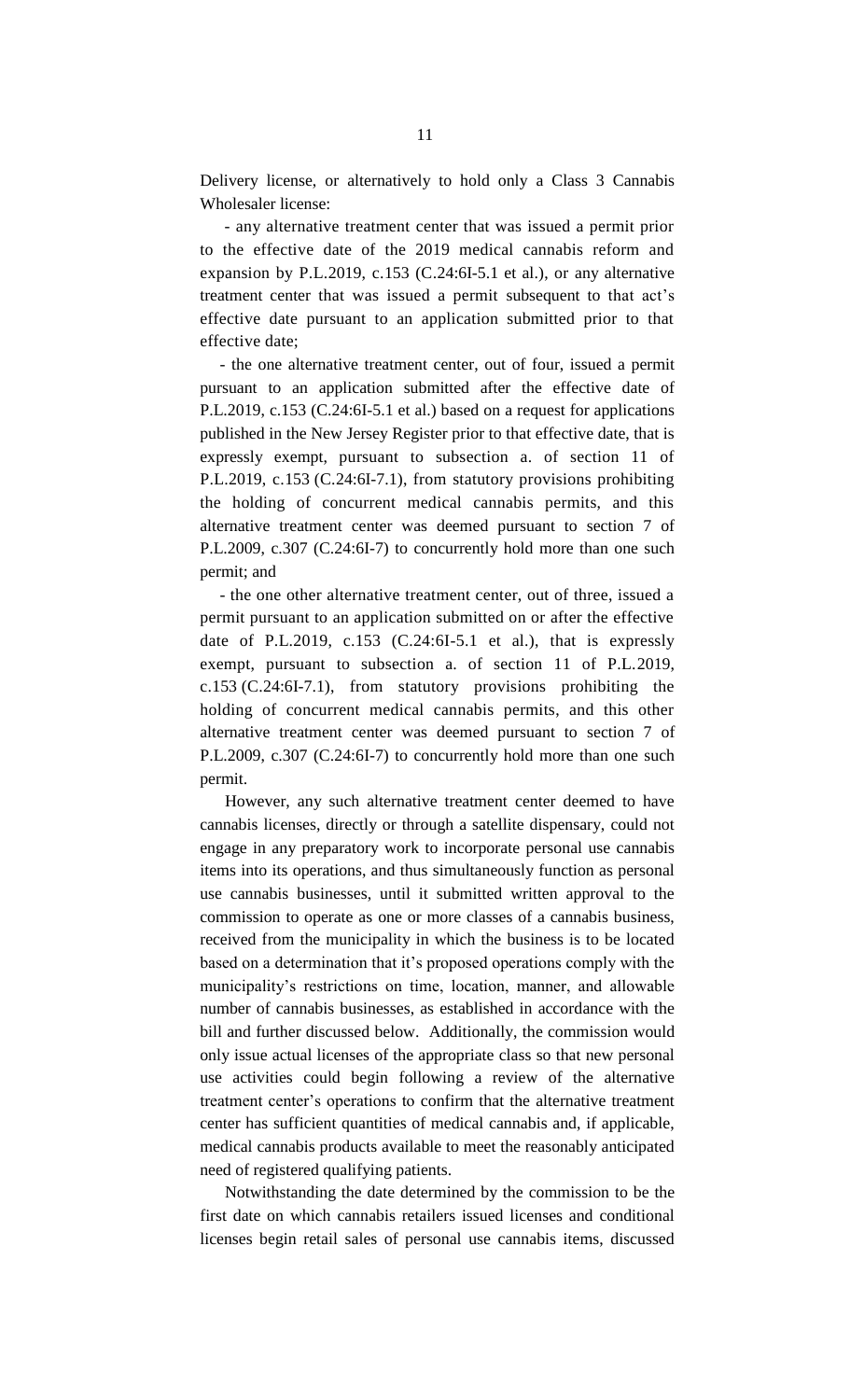below, an alternate treatment center with a locally approved Class 5 Retailer license that is determined by the commission to have sufficient quantities of medical cannabis products to meet patient needs could begin to engage in the retail sale of cannabis items on any date after the date that the commission adopts its initial rules and regulations, and these could be legally consumed by persons 21 years of age or older.

Prior to and during this transition phase leading up to eventual retail sales of cannabis items, every municipality would have the option to authorize and regulate the times of operation, place, manner, and number of licensed cannabis businesses operating within its jurisdiction, in a manner consistent with the bill's regulation of such businesses. Alternatively, but only during a 180-day period following the bill's enactment, a municipality could enact an ordinance to prohibit such operations by any one or more classes of business, other than business operations by a cannabis delivery service making deliveries to consumers. Only an ordinance to prohibit operations by one or more license classes enacted pursuant to the specific authority to do so by the bill would be valid and enforceable; any ordinance enacted prior to the bill's effective date addressing the issue of prohibition within the jurisdiction of a municipality would be null and void, and that municipality could only prohibit the operation of one or more classes of cannabis business by enactment of a new ordinance in accordance with the bill's provisions.

The failure of a municipality to timely enact an ordinance prohibiting such operations would result in any class of cannabis business that is not prohibited from operating within the local jurisdiction as being permitted to operate therein for a period of five years as follows: the growing, cultivating, manufacturing, and selling and reselling, and transporting of cannabis and cannabis items by a cannabis cultivator, cannabis manufacturer, cannabis wholesaler, or cannabis distributor would be permitted uses in all industrial zones of the municipality; and the selling of cannabis items to consumers from a retail store by a cannabis retailer would be a conditional use in all commercial zones or retail zones, subject to meeting the conditions set forth in any applicable zoning ordinance or receiving a variance from one or more of those conditions in accordance with the "Municipal Land Use Law," P.L.1975, c.291 (C.40:55D-1 et seq.). At the end of any five-year period following a failure to enact a local ordinance, the municipality could revisit the issue of prohibition, but any ordinance would be prospective only and not apply to any cannabis business already operating within the local jurisdiction subject to the ordinance.

If a municipality allowed the operation of cannabis businesses, a copy of each license application submitted to the commission for a business to be located within that local jurisdiction would be provided to the municipality, which in turn would inform the commission whether the application complies with its local regulatory scheme, and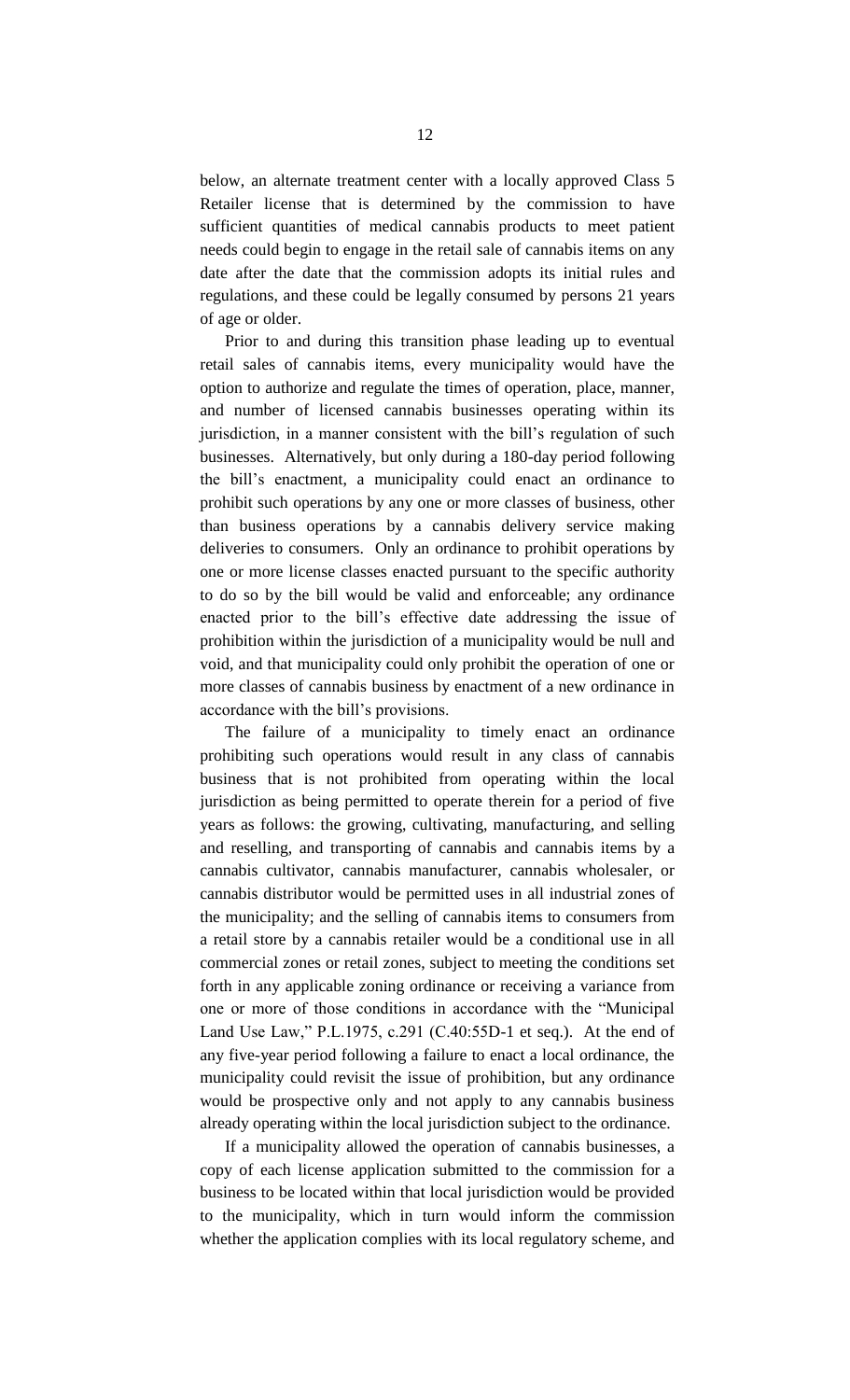the local review could be the basis for a denial of an application if it is not in compliance.

Lastly, during the transition phrase when applications are being processed and licensed cannabis businesses starting operations or medical alternative treatment centers starting preparatory work or actually incorporating personal use cannabis items into their operations, the commission would determine the first date on which cannabis retailers issued licenses and conditional licenses may begin retail sales of personal use cannabis items. This date would be no more than 180 days after the adoption of the commission's initial rules and regulations, and the commission would provide at least 30 days' notice of the date to every licensed cannabis establishment and alternative treatment center deemed to be a licensed cannabis establishment, even if that center was already engaging in retail sales. On that date and thereafter, legal retail sales and consumption of personal use cannabis items sold by all licensed cannabis retailers would begin.

Once retail sales by licensed cannabis retailers have begun, there would be a limitation, for a period of 24 months, on the number and classes of licenses any one licensee could hold. During this time, the bill would not permit a licensed cultivator, manufacturer, wholesaler, distributor, or delivery service to also be a licensed retailer, and vice versa, plus a cultivator or manufacturer could only concurrently hold two licenses (either another cultivator or manufacturer license), and a wholesaler would be limited to just the one wholesaler license; these restrictions would not apply to a medical alternative treatment center deemed to concurrently possess one of each type of cannabis license class as described above. Additionally, throughout this 24-month period, the commission would not allow more than 37 cannabis cultivators to be simultaneously licensed and engaging in personal use cannabis activities, which number would include any alternative treatment centers deemed to be licensed as cannabis cultivators who are issued licenses by the commission; however, this limit would not apply to cultivator licenses issued to microbusinesses.

Following the 24-month period, a license holder could hold:

- a Class 1 Cannabis Cultivator license, a Class 2 Cannabis Manufacturer license, a Class 5 Cannabis Retailer license, and a Class 6 Delivery license concurrently, provided that no license holder would be authorized to concurrently hold more than one license of each class, except for an alternative treatment center that was deemed, during the 24-month period, to have an additional Class 5 Cannabis Retailer license for each satellite dispensary as described above; or

- a Class 3 Cannabis Wholesaler license; in no case could a holder of a Class 3 Cannabis Wholesaler license concurrently hold a license of any other class.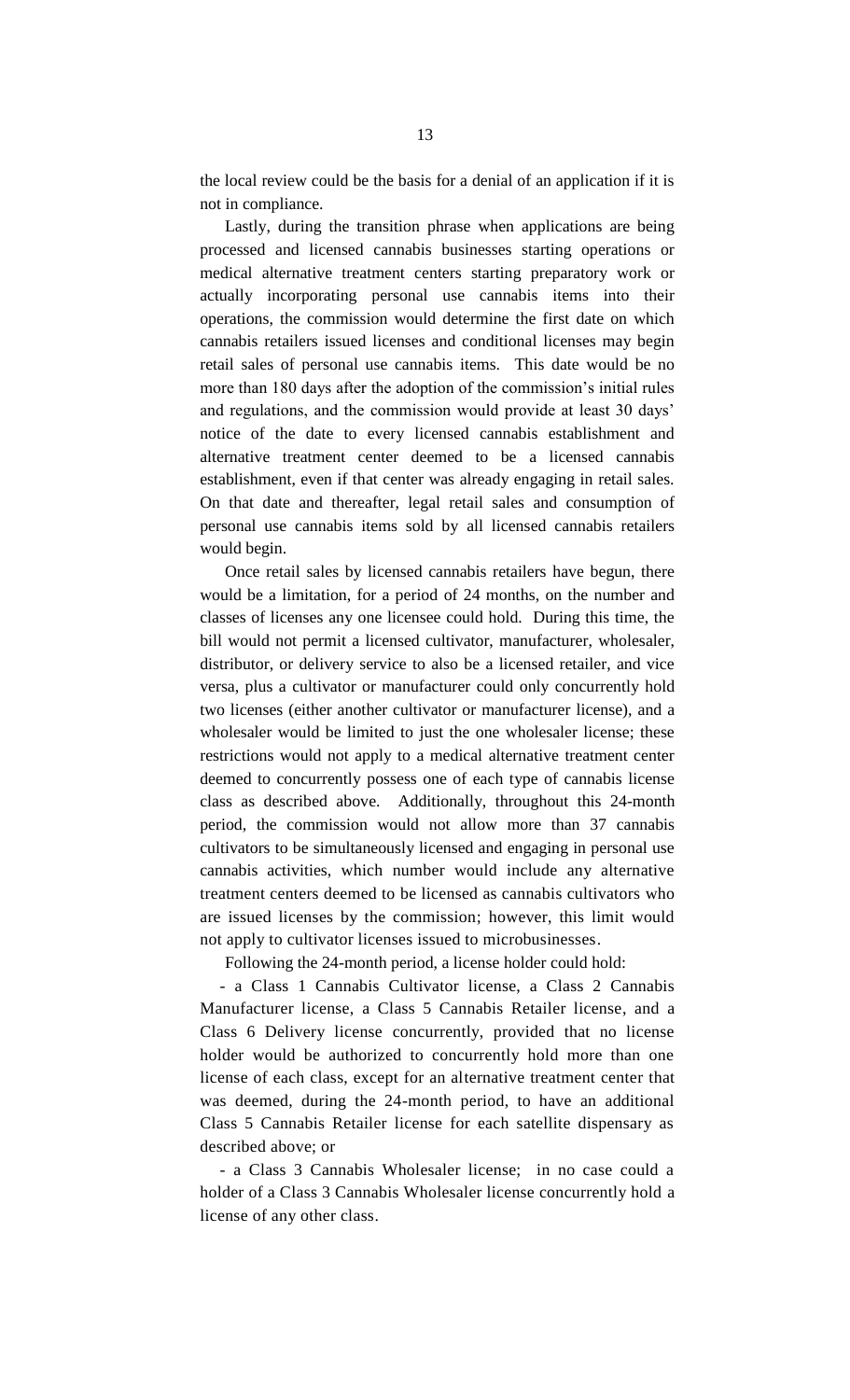Concerning the above described alternative treatment centers deemed from the onset to hold cannabis licenses and actually issued licenses based upon local approval, after a period no greater than one year from the date that retail sales by licensed cannabis retailers have begun, all such centers, in order to continue their operations concerning personal use cannabis, would be required to submit to the commission a certification, prior to the date that a cannabis license was set to expire, as to the continued material accuracy of their previously approved medical permit application in accordance with the "Jake Honig Compassionate Use Medical Cannabis Act," and their compliance with the provisions of this bill as required by the commission. The certification would also need to be supported by a new written approval from the municipality in which it operates order for the commission to renew a license for continued personal use business activities.

#### Cannabis Consumption Areas

A licensed cannabis retailer, medical cannabis dispensary or clinical registrant properly permitted, or an alternative treatment center that has a permit to dispense medical cannabis pursuant to the "Jake Honig Compassionate Use Medical Cannabis Act," may apply to the commission seeking an endorsement to operate a cannabis consumption area at which the on-premises consumption of personal use or medical cannabis could occur. Along with the commission's endorsement, the municipality in which the consumption area would operate would also review the application and have to provide a local endorsement.

An endorsed cannabis retailer could only allow the consumption of personal use cannabis at its consumption area. Any other endorsed party involved in the medical cannabis marketplace could only allow the consumption of medical cannabis at its consumption area, unless it was also deemed during the transition period to the legal cannabis market (see above) to have one or more Class 5 Cannabis Retailer licenses and was actually issued such a license or licenses, or had otherwise been issued such a license by the commission, in which case both personal use and medical cannabis could be consumed.

An on-premises consumption area could either be indoors or outdoors. An indoor consumption area would be a structurally enclosed area within a cannabis retailer, medical cannabis dispensary, clinical registrant facility, or alternative treatment center that is separated by solid walls or windows from the area in which retail sales of cannabis, or retail sales along with the dispensing of medical cannabis occurs, would only be accessible through an interior door after first entering the facility, and, in the case of a personal use consumption area, would need to comply with all ventilation requirements applicable to cigar lounges under the "New Jersey Smoke-Free Air Act," P.L.2005, c.383 (C.26:3D-55 et seq.); the smoking of medical cannabis would not be permitted in an indoor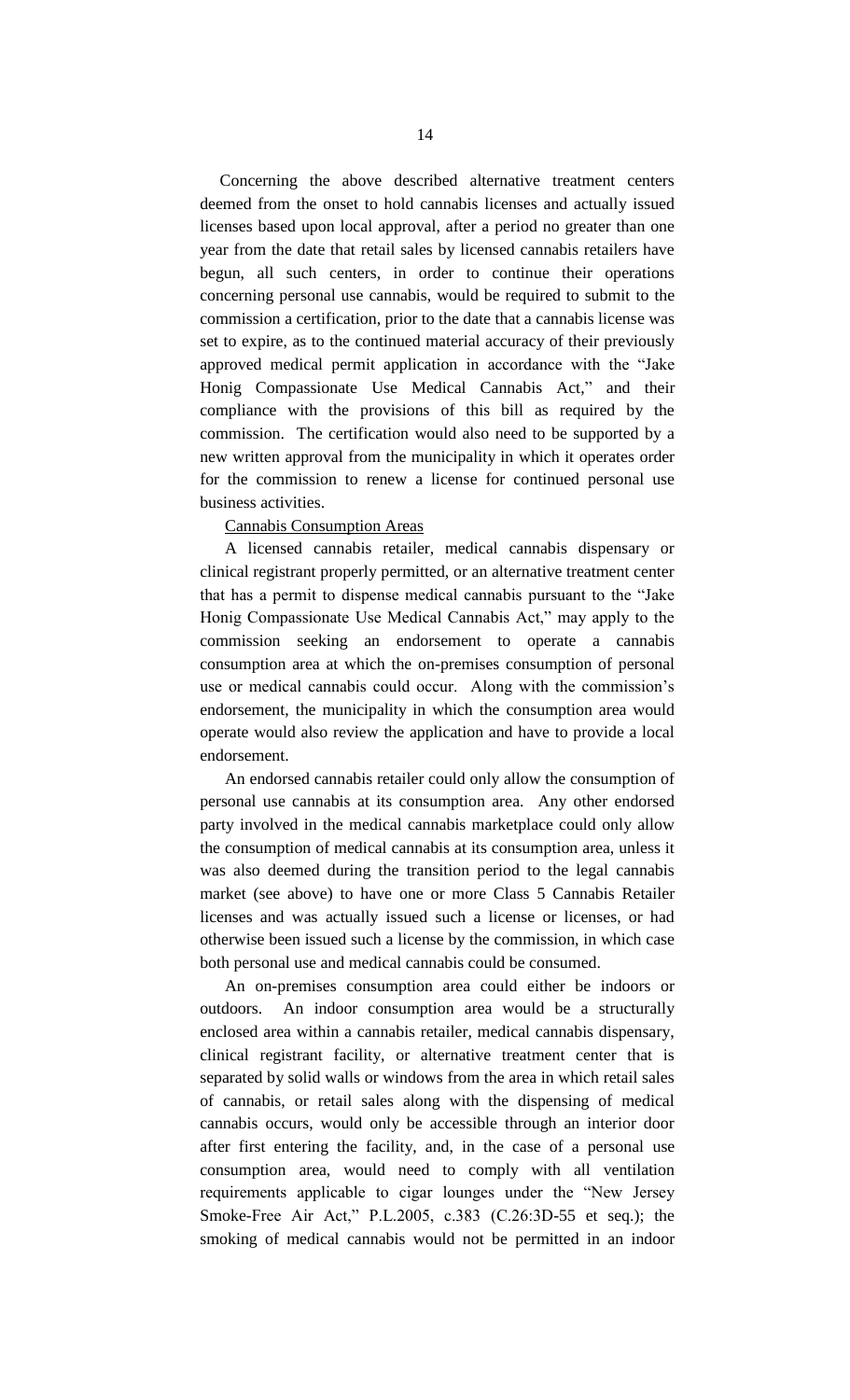consumption area. An outdoor consumption area would be an exterior structure on the same premises as the cannabis retailer, medical cannabis dispensary, clinical registrant facility, or alternative treatment center, that is either separate from or connected to the facility and that is not required to be completely enclosed, but would need to have enough walls, fences, or other barriers to prevent any view of persons consuming personal use cannabis items or medical cannabis from any sidewalk or other pedestrian or non-motorist right-of-way; and with respect to any consumption by smoking, vaping, or aerosolizing at an outdoor area, the facility would need to ensure that any such activity does not result in migration, seepage, or recirculation of smoke or other exhaled material to any indoor public place or workplace.

Business Treatment of Cannabis Licensees

Concerning the business treatment of any licensee:

A financial institution, as defined by section 2 of P.L.1983, c.466 (C.17:16K-2), would not be permitted to engage in any discriminatory activities with respect to the banking activities of a cannabis business, or the banking activities of a person associated with a cannabis business. Any such activities could result in the suspension or revocation of a financial institution's charter or other available enforcement action by the Commissioner of Banking and Insurance. Additionally,

(1) A cannabis cultivator would be prohibited from operating or being located on any land that is valued, assessed, or taxed as an agricultural or horticultural use pursuant to the "Farmland Assessment Act of 1964," P.L.1964, c.48 (C.54:4-23.1 et seq.);

(2) A person or entity issued any class of license to operate a cannabis business would not be eligible for a State or local economic incentive during the period of time that the economic incentive is in effect;

(3) The issuance of a license to operate as any class of cannabis business to a person or entity that has been awarded a State or local economic incentive would invalidate the right of the person or entity to benefit from the economic incentive as of the date of issuance of the license;

(4) A property owner, developer, or operator of a project to be used, in whole or in part, as a cannabis business would not be eligible for a State or local economic incentive during the period of time that the economic incentive is in effect; and

(5) The issuance of a license to operate as any class of cannabis business at a location that is the subject of a State or local economic incentive would invalidate the right of a property owner, developer, or operator to benefit from the economic incentive as of the date of issuance of the license.

New Jersey Cannabis Regulatory, Enforcement Assistance, and Marketplace Modernization Fund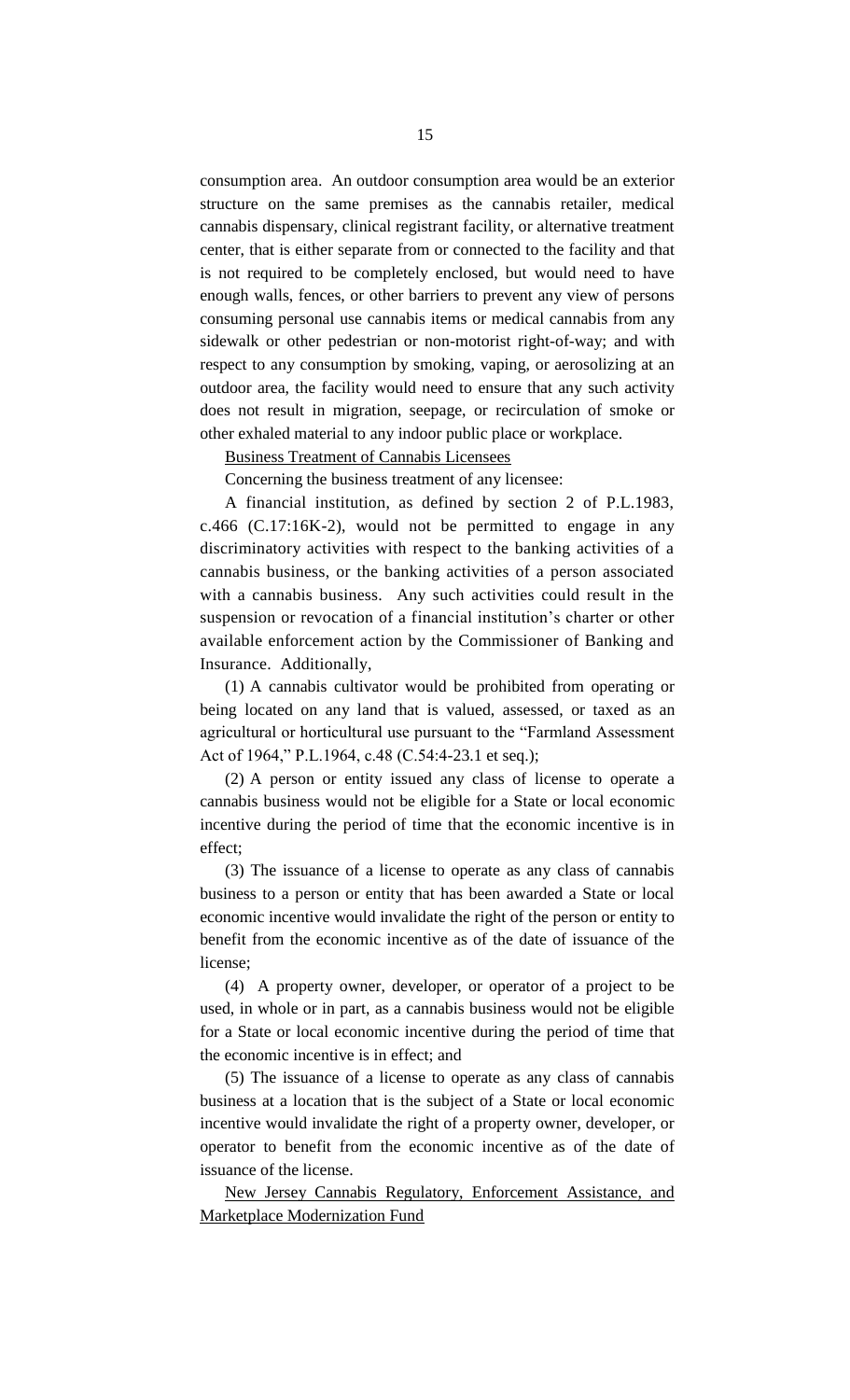All license fees and licensee penalties would be deposited into a new fund, referred to as the "Cannabis Regulatory, Enforcement Assistance and Marketplace Modernization Fund." This fund would also receive deposits from the tax revenues collected on medical cannabis transactions pursuant to the "Jake Honig Compassionate Use Medical Cannabis Act," P.L.2009, c.307 (C.24:6I-1 et al.), as well as tax revenues on personal use cannabis retail sales, which tax is mandated by paragraph 13 of Section VII of Article IV of the New Jersey Constitution legalizing and permitting the State's regulation of cannabis. Monies in this fund would be used by the commission for several purposes, including: to pay for the operational costs of the commission; and reimburse expenses incurred by any county or municipality, or by the Division of State Police, for the training costs associated with the attendance and participation of a police officer or trooper in a Drug Recognition Expert program for detecting, identifying, and apprehending drug-impaired motor vehicle operators. Any remaining monies not used by the commission would be deposited in the General Fund.

Optional Social Equity Excise Fee on Cultivation Activities

The bill would establish an optional Social Equity Excise Fee that could be imposed by the commission on personal use cultivation activities by licensed cannabis cultivators, including those alternative treatment centers deemed to be, and actually issued, cultivation licenses; medical cannabis cultivation activities would not be subject to the excise fee. If imposed, the fee would apply to cultivator sales or transfers of usable cannabis to other cannabis businesses, other than another cultivator, and would initially be 1/3 of 1 percent of the Statewide average retail price of an ounce of usable cannabis for consumer purchase. Beginning nine months following the first sale or transfer of usable cannabis subject to the excise fee by a cultivator that is not also an alternative treatment center, the fee could be adjusted by the commission annually as follows:

- up to \$10 per ounce, if the average retail price of an ounce of usable cannabis is \$350 or more;

- up to \$30 per ounce, if the average retail price of an ounce of usable cannabis is less than \$350 but at least \$250;

- up to \$40 per ounce, if the average retail price of an ounce of usable cannabis is less than \$250 but at least \$200; and

- up to \$60 per ounce, if the average retail price of an ounce of usable cannabis is less than \$200.

Any revenues generated by the excise fee would be deposited in the aforementioned "Cannabis Regulatory, Enforcement Assistance and Marketplace Modernization Fund," and specifically designated for annual appropriations by the Legislature, following the commission's consultation with the Governor and Legislature, that would invest, through grants, loans, reimbursements of expenses, and other financial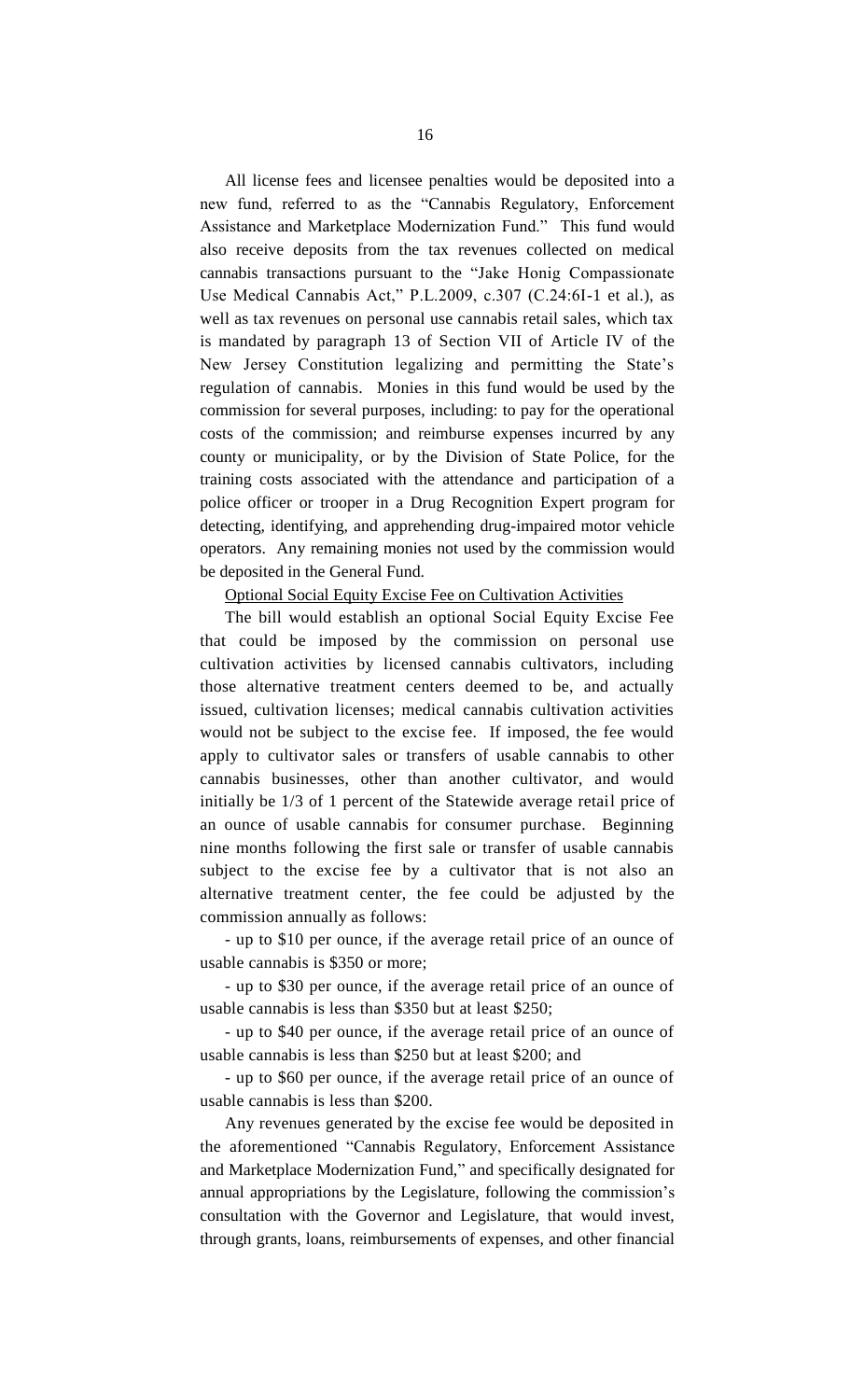assistance in for-profit and non-profit organizations, public entities, as well as direct financial assistance to individuals, in order to create, expand, or promote educational and economic opportunities and activities, and the health and well-being of both communities and individuals. If the excise fee was not imposed or adjusted as previously described, then appropriations would be made from the General Fund for such purposes in an amount equal to the revenues that would have been collected had it been imposed or adjusted.

#### Optional Municipal-Level Taxation

The bill would also permit any municipality to adopt an ordinance that authorized a local transfer tax. This transfer tax could be imposed on sales that occur within the municipality: between a cannabis business that holds a cultivator, manufacturer, wholesaler, or retail cannabis license and another such licensed cannabis business; between cannabis retailers and customers; or any combination thereof. This local tax could not be imposed on transfers involving distributors for purposes of the bulk transportation of cannabis items, or delivery services for purposes of delivering cannabis items to consumers. The municipality would have discretion to set the rate or rates of the transfer tax, but a rate could not exceed: two percent of the receipts from each sale by a cannabis cultivator; two percent of the receipts from each sale by a cannabis manufacturer; one percent of the receipts from each sale by a cannabis wholesaler; and two percent of the receipts from each sale by a cannabis retailer. This tax, if imposed, would be applied in the form of an equivalent user tax on non-sale transactions between cannabis businesses operated by the same license holder. The local transfer tax or user tax would be collected by cannabis businesses and forwarded to the chief financial officer of the municipality for use by that municipality.

Legalized and Prohibited Activities Concerning Personal Use Cannabis Items

Once the provisions for the lawful personal use of cannabis items become operative and retail sales of cannabis items have begun, the following acts would not be an offense under the "New Jersey Code of Criminal Justice," Title 2C of the New Jersey Statutes, for a person 21 years of age or older:

(1) Possessing, purchasing, or transporting: cannabis paraphernalia; one ounce or less of usable cannabis; the equivalent of one ounce or less of usable cannabis as a cannabis product in solid, liquid, or concentrate form, based upon an equivalency calculation for different product forms set by the commission in its regulations; or five grams or less of cannabis resin;

(2) Transferring any cannabis item in any amount described above to another person 21 years of age or older, so long as the transfer is for non-promotional, non-business purposes; and

(3) Taking delivery of or consuming any lawfully acquired cannabis item, provided that nothing in the bill is intended to permit a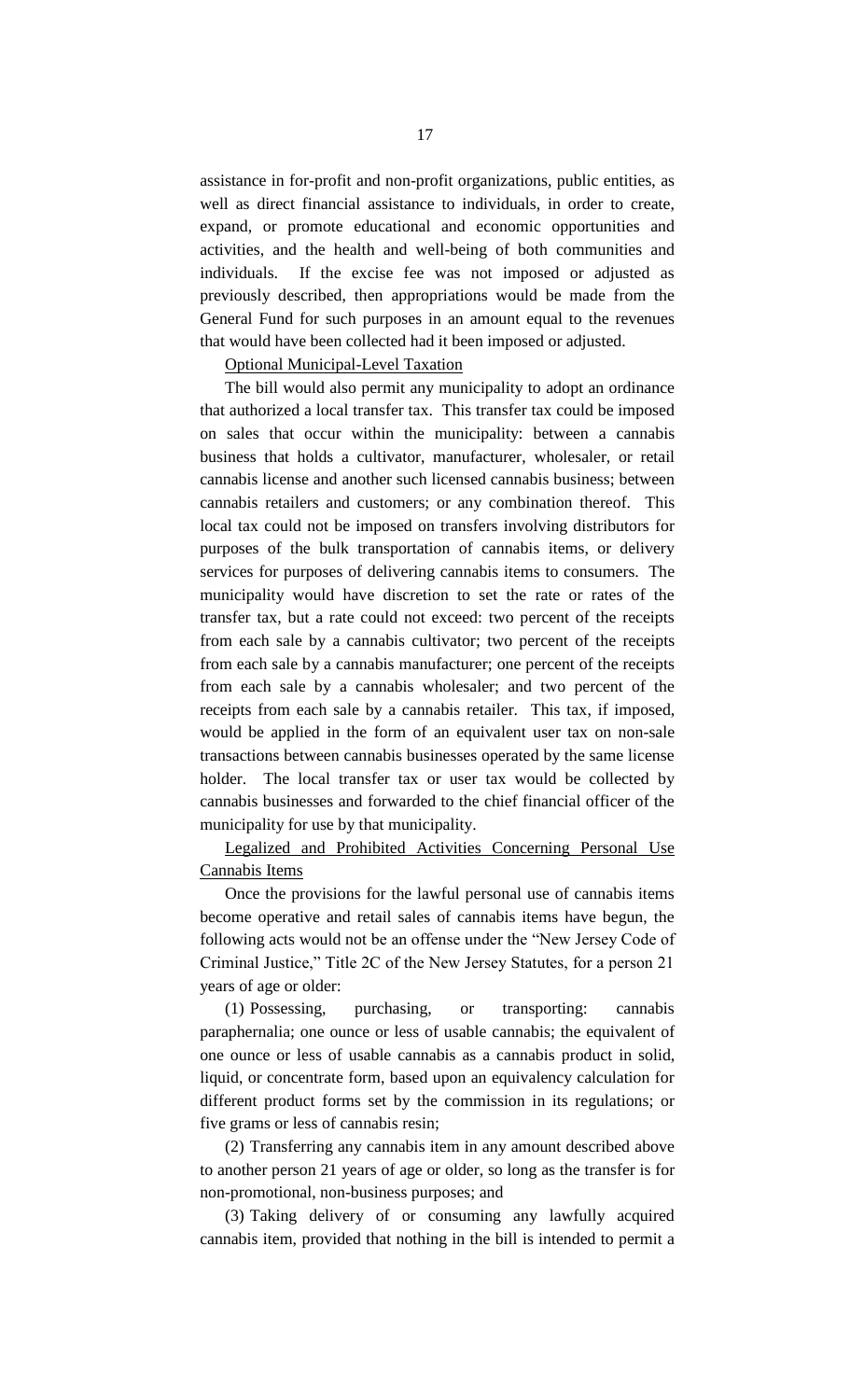person to smoke, vape, aerosolize a cannabis item in a public place, other than a designated consumption area as detailed above.

A person possessing, purchasing, transporting, or transferring to another at any one time any cannabis item in an amount greater than as permitted would generally be considered a violation of the "Comprehensive Drug Reform Act of 1987," P.L.1987, c.106 (N.J.S.2C:35-1 et al.), and would subject the person to a prosecution as if the person possessed, purchased, transported, or transferred illegal marijuana or hashish in violation of that act.

With respect to consumption, the smoking, vaping, or aerosolizing of a cannabis item would be prohibited in any place pursuant to law that prohibits the smoking of tobacco, including the "New Jersey Smoke-Free Air Act," P.L.2005, c.383 (C.26:3D-55 et seq.), as well as any "indoor public place" as defined in that act (even if such a place is otherwise permitted to allow the smoking of tobacco), except that smoking, vaping, or aerosolizing would be permitted in a designated consumption area or in up to 20 percent of the guest rooms of a hotel, motel, or other lodging establishment as permitted by the person or entity that owns or controls that establishment. The smoking, vaping, or aerosolizing of cannabis items could also be prohibited or otherwise regulated in private multifamily housing, as decided by the person or entity that owns or controls the housing, in the structure or specific units within the structure of a cooperative by the corporation of other legal entity that owns the structure, and in the units of a condominium, if approved by its association and a majority of all of the unit owners. Any fines or civil penalties that could be assessed for the smoking of tobacco where prohibited under the "New Jersey Smoke-Free Air Act" would be applicable to the smoking, vaping, or aerosolizing of cannabis where prohibited under this bill, other than smoking, vaping, or aerosolizing on elementary or secondary school property, which would be classified as a disorderly persons offense (punishable by imprisonment for up to six months, a fine of up to \$1,000, or both).

As to consumption other than by smoking, vaping, or aerosolizing: a person or entity that owns or controls a property, except for multifamily housing, the structure or specific units of the structure of a cooperative, a unit of a condominium, or a site in a mobile home park on which a manufactured home is located, could prohibit or otherwise regulate consumption on or in that property; and a municipality would be empowered to enact an ordinance making it unlawful for any person 21 years of age or older to consume any cannabis item in a public place, other than school property (which would be punishable as a disorderly persons offense), and the ordinance could provide for a civil penalty of up to \$200 per violation. The bill would also prohibit consumption in any area of any building of, on the grounds of, or in any facility owned, leased, or controlled by, any public or private institution of higher education or a related entity thereof, regardless of whether the area or facility is an indoor place or outdoors, and the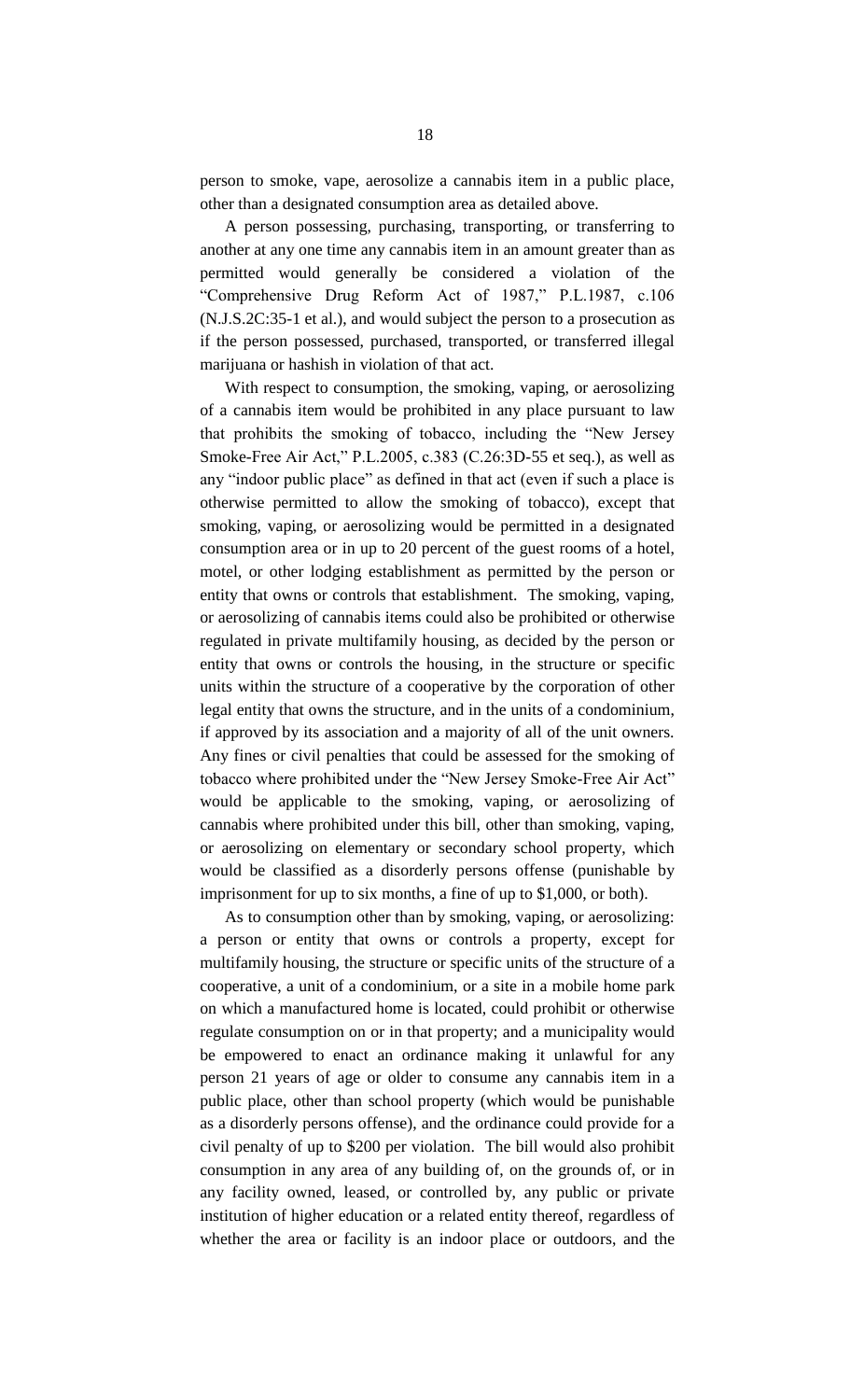penalty provisions of the "New Jersey Smoke-Free Air Act" would be applicable for a violation.

Mere possession of a cannabis item (in addition to consuming such item) on elementary or secondary school property by a person of legal age to purchase such item would be a disorderly persons offense, as is the case currently with respect to the unauthorized possession of alcohol on such property (punishable by imprisonment for up to six months, a fine of up to \$1,000, or both). Additionally, similar to the statutory law's treatment of the possession of an "open container" of alcohol, or consumption of alcohol, while operating a motor vehicle, the bill would amend relevant laws in Title 39 of the Revised Statutes to make it a motor vehicle offense for the motor vehicle operator to possess an "open container" or "open package" of a cannabis item. A first offense would be subject to a fine of \$200, and a subsequent offense would be subject to a fine of \$250 or alternatively imposition of a period of community service, the same penalties applied to violations involving an alcoholic beverage. Passengers in motor vehicles would be permitted to possess and consume cannabis items, other than such items intended for smoking, vaping, or aerosolizing.

Regarding the possession or consumption of a cannabis item by a person under the legal age to purchase cannabis, the bill expands the current laws addressing underage possession or consumption of alcoholic beverages to include cannabis items, however consistent with P.L.2019, c.363 (C.52:17B-171.14 et al.), which broadly eliminated the imposition of fines against juvenile delinquents, and P.L.2020, c.50, which accelerated the implementation of this new policy, a fine associated with a violation would not apply to a delinquent offender (under 18 years of age):

-for possession, in a public place, of an amount that may be lawfully possessed by a person of legal age to purchase cannabis items, a first offense would be a petty disorderly persons offense, subject to a fine of not less than \$250;

-for possession, on private property, of an amount that may be lawfully possessed by a person of legal age to purchase cannabis items, a first offense would be a civil penalty of \$100, and a second offense would be a civil penalty of \$200; a third or subsequent offense would be a municipal fine of \$350, which is the same as a subsequent offense for possession of an alcoholic beverage on private property; for possession, on private property, of an amount of cannabis items that exceeds what may be lawfully possessed, or consumption on private property, a first offense would be a municipal fine of \$250, and a second or subsequent offense would be a municipal fine of \$350 (the same penalties as applicable to possession or consumption of an alcoholic beverage).

Finally, it would also be unlawful, generally punishable as a \$50 civil penalty, for an underage person to present a false identification in order to enter a cannabis establishment or obtain cannabis items; this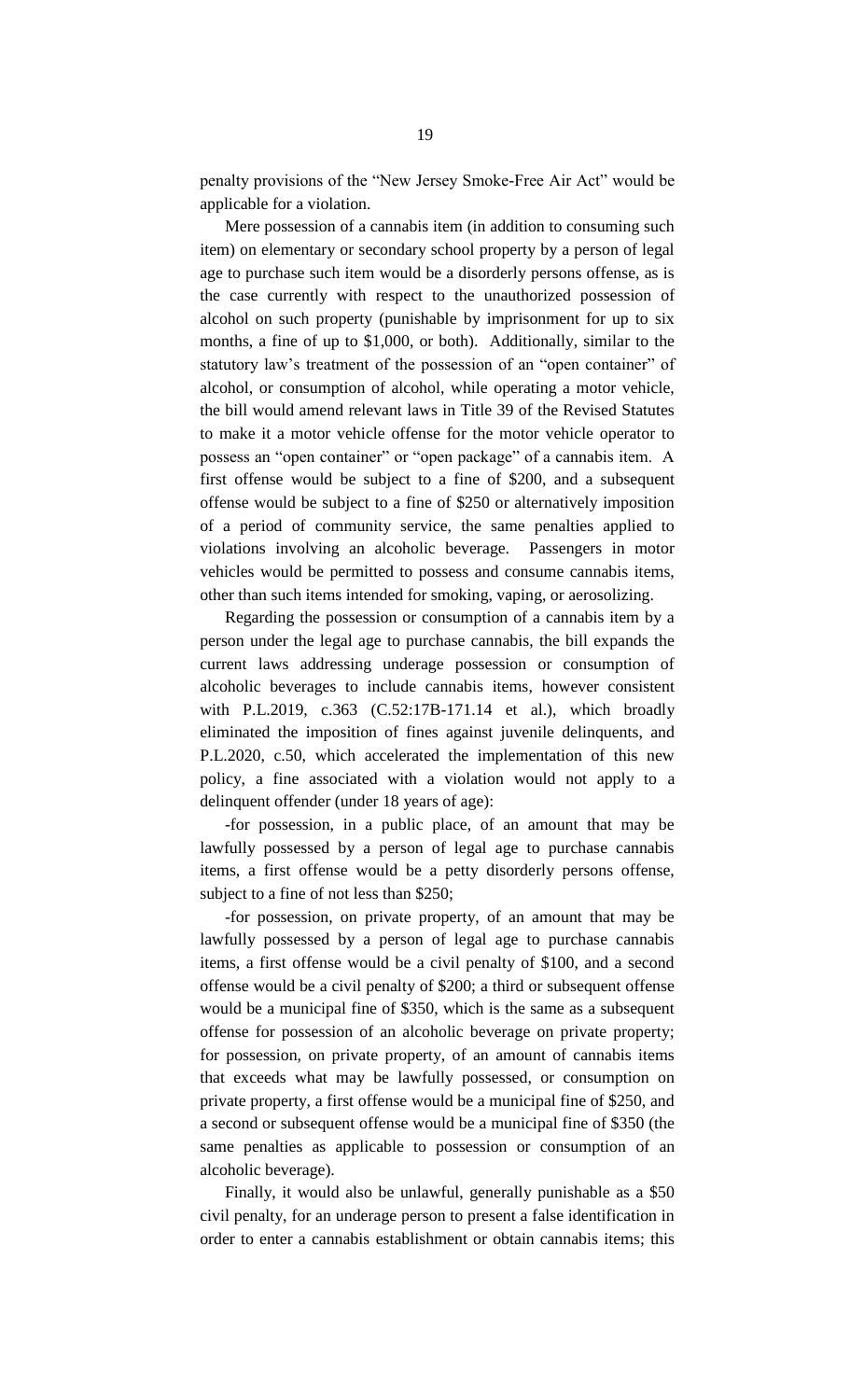would differ than using a false identification with respect to alcoholic beverages, which is expressly noted in State law as not constituting an offense and therefore carries with it no statutory punishment.

Consumer and Employee Protections, and Employer Workplace Policies

Individuals (and licensed cannabis businesses) would not be subject to arrest, prosecution, or penalty in any manner, or denied any right or privilege, including but not limited to civil liability or disciplinary action by a business, occupational, or professional licensing board or bureau, solely for engaging in conduct with respect to personal use cannabis activities as permitted under the bill. Additionally, the presence of cannabinoid metabolites in the bodily fluids of a person engaged in such permitted conduct:

- with respect to a student, tenant, or employee, other than as discussed below concerning employer actions and policies, could not form the basis for refusal to enroll or employ or lease to or otherwise penalize that person, unless failing to do so would put the school, employer, or landlord in violation of a federal contract or cause it to lose federal funding;

- with respect to a patient, could not constitute the use of an illicit substance resulting in denial of medical care, including organ transplant, and a patient's use of cannabis items may only be considered with respect to evidence-based clinical criteria; and

- with respect to a parent or legal guardian of a child or newborn infant, or a pregnant woman, could not form the sole or primary basis for any action or proceeding by the Division of Child Protection and Permanency, or any successor agencies; provided, however, that nothing would preclude any action or proceeding by the division based on harm or risk of harm to a child or the use of information on the presence of cannabinoid metabolites in the bodily fluids of any person in any action or proceeding.

An employer would not be permitted to refuse to hire or employ a person, or discharge or take any adverse action against an employee because that person or employee does or does not use cannabis items; however, an employer could require an employee to undergo a drug test upon reasonable suspicion of an employee's usage of a cannabis item while engaged in the performance of the employee's work responsibilities, or upon finding any observable signs of intoxication related to usage of a cannabis item, or following a work-related accident subject to investigation by the employer, and the employer could utilize the results of that drug test when determining the appropriate employment action concerning the employee. Additionally, nothing in the bill would require an employer to amend, repeal, or otherwise affect an employer's policy and efforts to maintain a drug- and alcohol-free workplace, or require an employer to permit or accommodate any personal use cannabis activities in the workplace.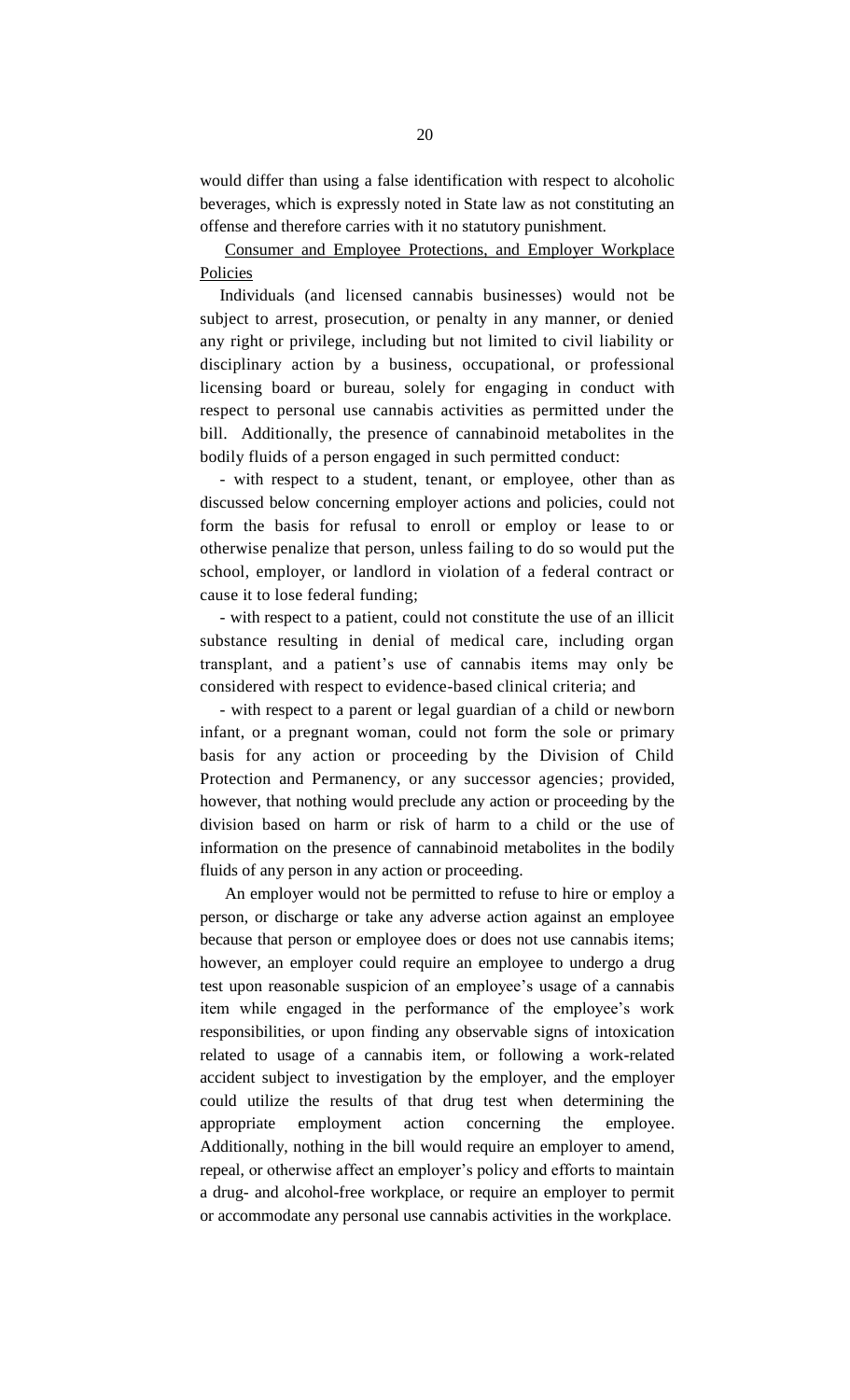The bill, to better ensure the above described protections for prospective employees and employees, as well as simultaneously support the authority of employers to require employee drug tests, the commission, in consultation with the Police Training Commission, would prescribe standards, minimum curriculum courses of study, and the approval of private programs, organizations, and schools and their instructors to offer courses of study, for full- or part-time employees, or other contracted persons, to become certified as Workplace Impairment Recognition Experts. These certified persons would be trained to detect and identify an employee's use of cannabis items or other intoxicating substances, and assist in the investigation of workplace accidents.

#### Law Enforcement Drug Recognition Experts

The bill would also codify and expand elements of the existing law enforcement certification process for police officers and others to become a Drug Recognition Expert in order to detect, identify, and apprehend drug-impaired motor vehicle operators. The new standards and course curricula would be offered by schools approved by the Police Training Commission, and the training commission would consult with the Cannabis Regulatory Commission with respect to aspects of the course curricula that focus on impairment from the use of cannabis items or marijuana. Any police officer certified and recognized by the Police Training Commission as a Drug Recognition Expert prior to the effective date of the bill would continue to be recognized as certified until that certification has expired or was no longer considered valid as determined by that commission, or the certification was replaced with a new certification in accordance with the new standards and course curricula for certification set forth in the bill.

## De-scheduling Marijuana as a Schedule I Controlled Dangerous Substance

On and after the effective date of the bill, marijuana would no longer be included as a Schedule I controlled dangerous substance, which are substances considered to have a high potential for abuse and no accepted medical use, as described in the "New Jersey Controlled Dangerous Substances Act," P.L.1970, c.226 (C.24:21-1 et al.). The bill also expressly states that marijuana may not be designated or rescheduled and included in any other schedule by the Director of the Division of Consumer Affairs in the Department of Law and Public Safety pursuant to the director's designation and rescheduling authority set forth in section 3 of P.L.1970, c.226 (C.24:21-3).

### No Forfeiture or Postponement of Driving Privileges for Certain Marijuana and Hashish Offenses

As part of a court sentence or adjudication of delinquency imposed after the bill's effective date, a person would not be subject to a forfeiture or postponement of the person's driving privileges based on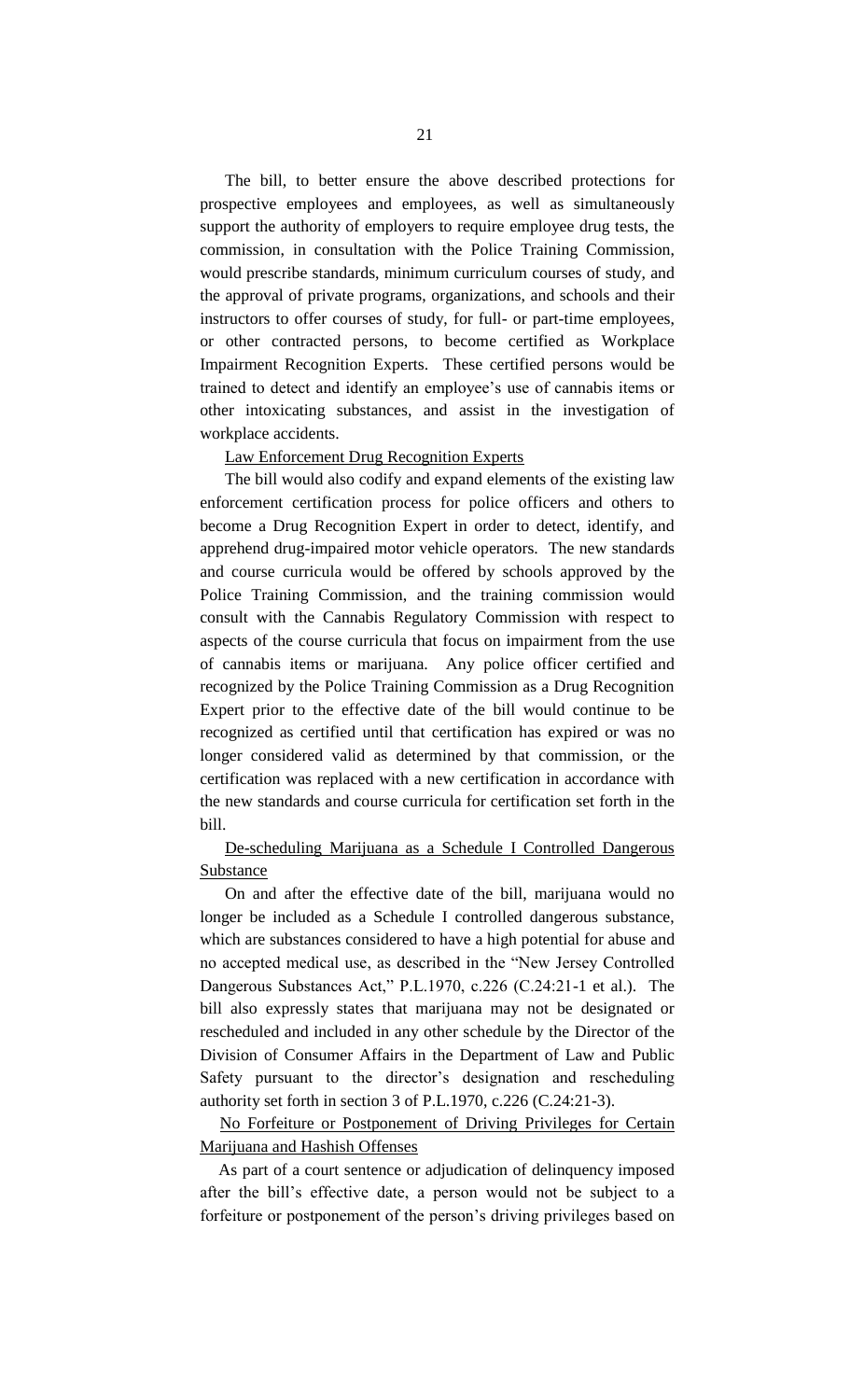a conviction or finding of delinquency for any of the following offenses:

- unlawful distribution of, or possessing or having under control with intent to distribute, less than five pounds of marijuana, or less than one pound of hashish, in violation of paragraph (11) or (12) of subsection b. of N.J.S.2C:35-5, or a violation of either of those paragraphs and a violation of subsection a. of section 1 of P.L.1987, c.101 (C.2C:35-7) or subsection a. of section 1 of P.L.1997, c.327 (C.2C:35-7.1), for distributing, or possessing or having under control with intent to distribute, on or within 1,000 feet of any school property, or on or within 500 feet of the real property comprising a public housing facility, public park, or public building;

- obtaining, possessing, using, being under the influence of, or failing to make lawful disposition of any amount of marijuana or hashish in violation of paragraph (3) or (4) of subsection a., subsection b., or subsection c. of N.J.S.2C:35-10; or

- a violation involving any of the aforementioned offenses and using or possessing with intent to use drug paraphernalia with that marijuana or hashish in violation of N.J.S.2C:36-2.

Reporting Requirements by the Commission

Lastly, the commission would annually report to the Governor and Legislature regarding the commission's regulation and enforcement activities associated with the personal use of cannabis pursuant to the bill (and the medical use of cannabis pursuant to the "Jake Honig Compassionate Use Medical Cannabis Act"). The annual report would include information on: the number of criminal arrests or charges for small amount marijuana or hashish possession or distribution, cataloged by the jurisdictions in which the acts resulting in the citations, arrests, or charges occurred, and the race, ethnicity, gender, and age of the persons cited, arrested, or charged; the number of motor vehicle stops by law enforcement, catalogued in the same manner; the total number of personal use cannabis licenses issued since the distribution of the previous report to the Governor and Legislature, as well as the number for each class of license issued; the total number and type of applicants that submitted applications for licenses and whether they were approved, reapproved, or denied, plus data compiled by the Office of Minority, Disabled Veterans, and Women Cannabis Business Development about participation in the lawful operation of cannabis businesses by persons from socially and economically disadvantaged communities, as well as minority owned, disabled veterans' owned, and women's owned business development in the personal use cannabis marketplace.

#### COMMITTEE AMENDMENTS:

The committee amendments to the bill:

- re-title "cannabis growers" as "cannabis cultivators," as well as "cannabis processors" as "cannabis manufacturers," to better reflect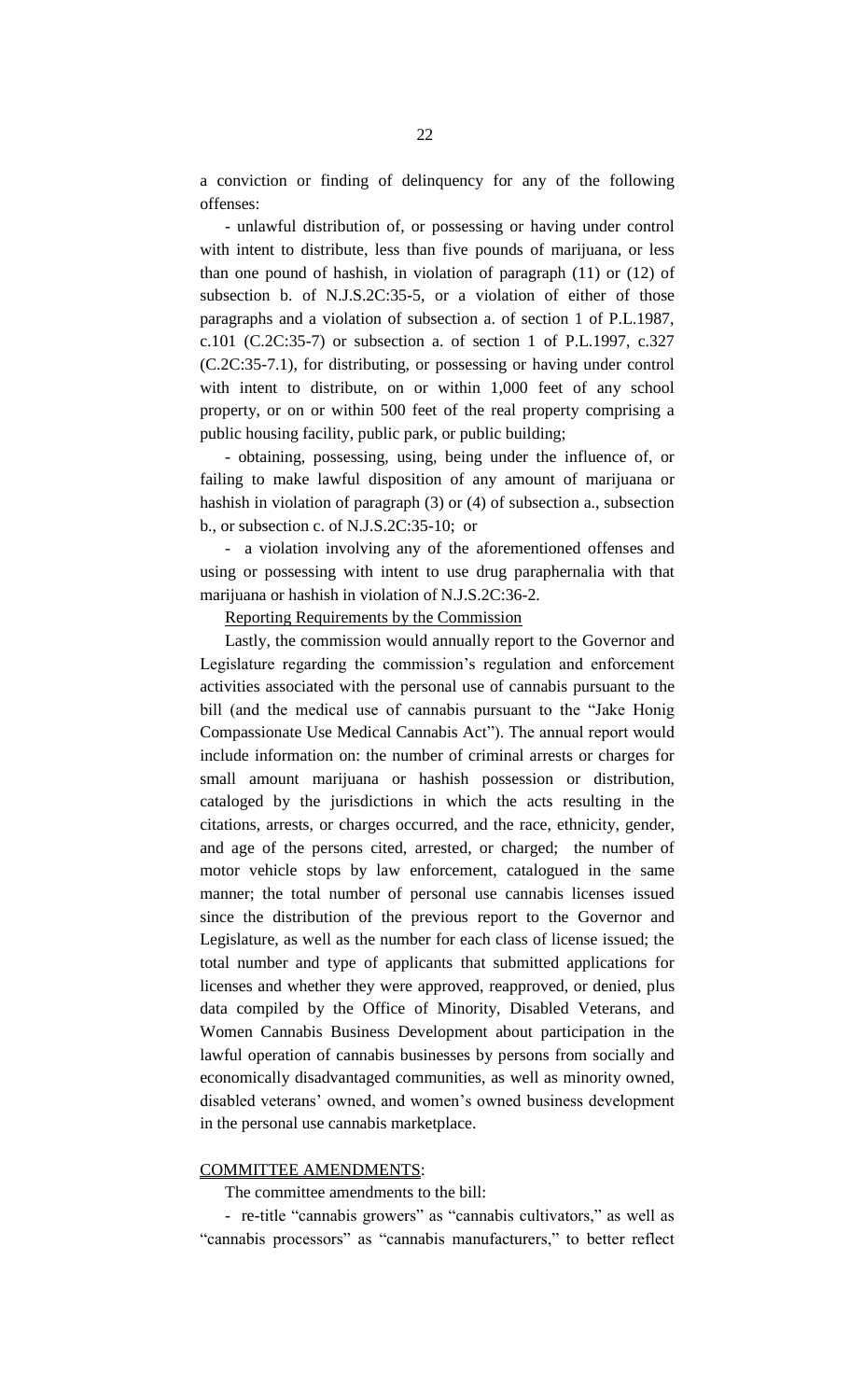the licensed activities of cultivating and producing cannabis, and manufacturing of cannabis products and resins undertaken by each license class, respectively, and to more closely match the corresponding medical cultivator and manufacturer permit classes set forth in the "Jake Honig Compassionate Use Medical Cannabis Act," P.L.2009, c.307 (C.24:6I-1 et seq.);

- modify the definition of "produce" and include a new definition of "manufacture" to replace "process," as well as update references throughout the bill, to more precisely differentiate between the growing, cultivation, and harvesting of cannabis by cannabis cultivators and the operations of cannabis manufacturers in creating cannabis products and resins;

- add a definition and include appropriate references throughout the bill for "usable cannabis," which is the dried leaves and flowers of the female cannabis plant, and may be sold or transferred to other licensed cannabis businesses and converted into cannabis products or resins; this would also be used to determine the lawful amount which could be possessed under the bill in its dried form or equivalent as a cannabis product in solid, liquid, or concentrate form;

- update the definition and references throughout the bill concerning a "cannabis delivery service," to clarify that such service would be licensed to make deliveries of cannabis items and related supplies based on consumer orders fulfilled by cannabis retailers, and includes the ability of a consumer to make a purchase directly through the delivery service, which after being presented to the retailer for fulfillment, is then delivered to the consumer by the delivery service;

- revise the definition and references throughout the bill regarding a "cannabis retailer," to correspond to the above described change to the licensed activities of a cannabis delivery service so that a retailer would accept consumer purchases for fulfillment that are presented by a cannabis delivery service;

- clarify the types of alternative treatment centers that have already been issued permits pursuant to the "Jake Honig Compassionate Use Medical Cannabis Act" that would be permitted to cultivate cannabis from up to two physical locations, as described in the statement above;

- update the application process, for both medical permits and personal use licenses, to give priority to applicants that are parties to collective bargaining agreements with bona fide labor organizations, or with signed project labor agreements with bona fide labor organizations for projects to be associated with applicants following their licensure;

- create more flexibility for the application process by better clarifying those provisions which are applicable to applicants for every license class and those which would only be relevant to certain classes and therefore need not be addressed by all applicants;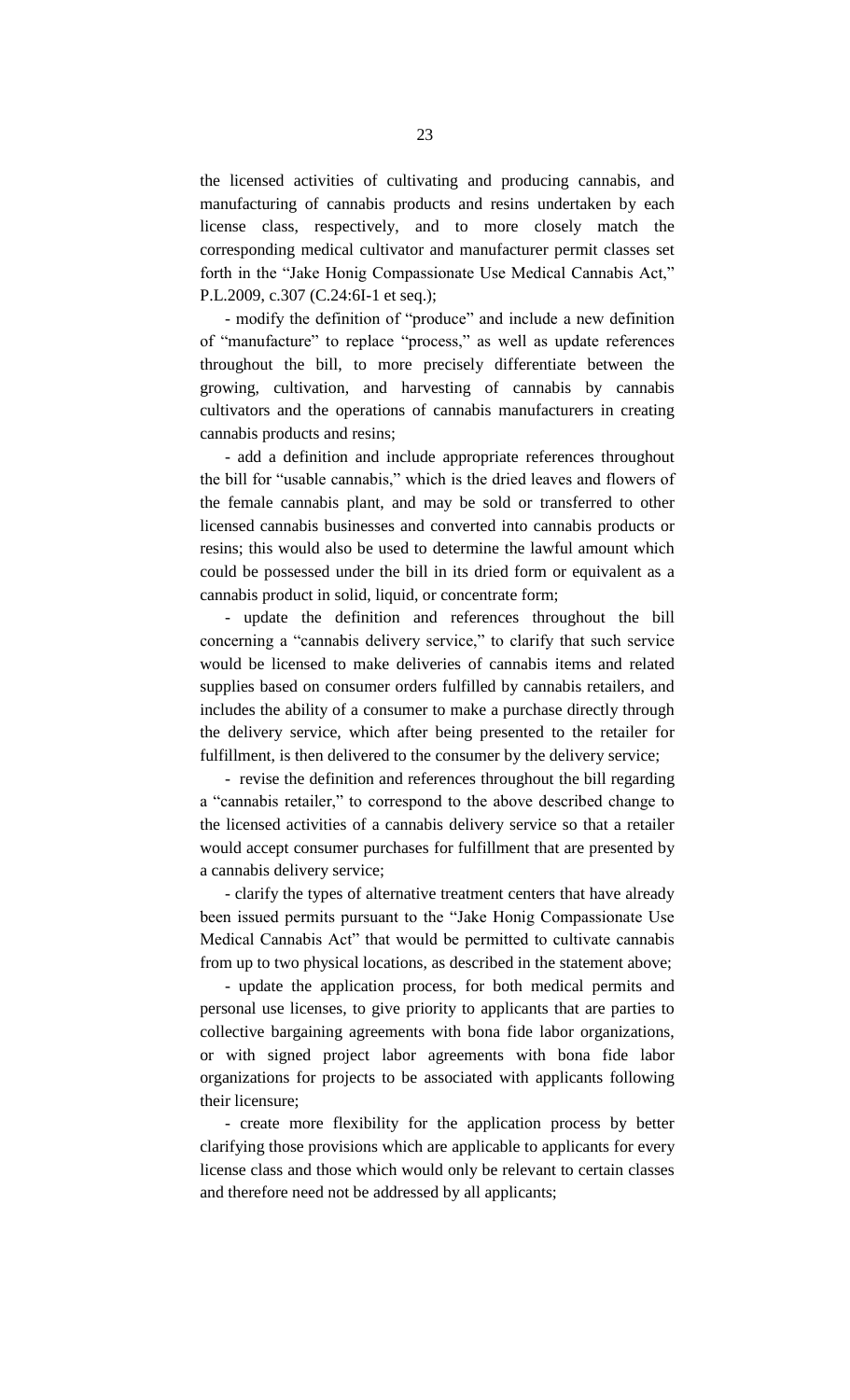- establish authority for the commission to establish a separate point system for reviewing and ranking applicants for a microbusiness license, just as it may do for an applicant for a conditional license;

- modify the application scoring system to be used by the commission to rank applications for licenses by eliminating as a criteria for additional points that an applicant can demonstrate having a school of medicine or osteopathic medicine involved in its governance structure;

- modify the criteria to determine which municipalities would be designated as "impact zones" for purposes of prioritizing the licensing of cannabis businesses in such municipalities or the licensing of their residents to operate cannabis businesses, so that the relevant criteria would be based upon data for calendar year 2019;

- increase the timeframe, from within seven days of receipt to within 14 days of receipt, for when the commission is required to forward a copy of an application to the municipality in which the applicant intends to operate a cannabis business so that it may conduct its local review for approval;

- require that applications for license renewal be filed with the commission no later than 90 days prior to the expiration of an existing license;

- provide that at the time of license renewal, a cannabis cultivator's grow canopy may increase or decrease under the tiered system for grow canopies adopted by the commission as authorized under the bill;

- expressly permit an individual who has a valid certification as a personal use cannabis handler to also simultaneously have a valid certification as a medical cannabis handler to order to work for or on behalf of entities issued medical cannabis permits as well as entities licensed for personal use cannabis activities;

- alter the process by which the commission would issue a cannabis business license to any medical cannabis alternative treatment center in order for it to engage in personal use cannabis activities after being deemed for license approval under the bill, by requiring the commission first review whether the alternative treatment center has sufficient quantities of medical cannabis supplies to meet the reasonably anticipated needs of patients before a license is issued; this approval process would no longer be triggered by any municipal approval of an alternative treatment center's quantities of supplies, as required under the bill as introduced;

- expand the timeframe of the initial marketplace transition, from 18 months to 24 months, during which certain licensing restrictions are in place with respect to a cap of licensed cannabis cultivators and the types of business licenses that can be concurrently held;

- increase the cap on cultivation licenses to be issued during the 24-month transition period from 28 to 37, and exempt from this cap any cultivation licenses issued to microbusinesses to engage in cannabis cultivation activities;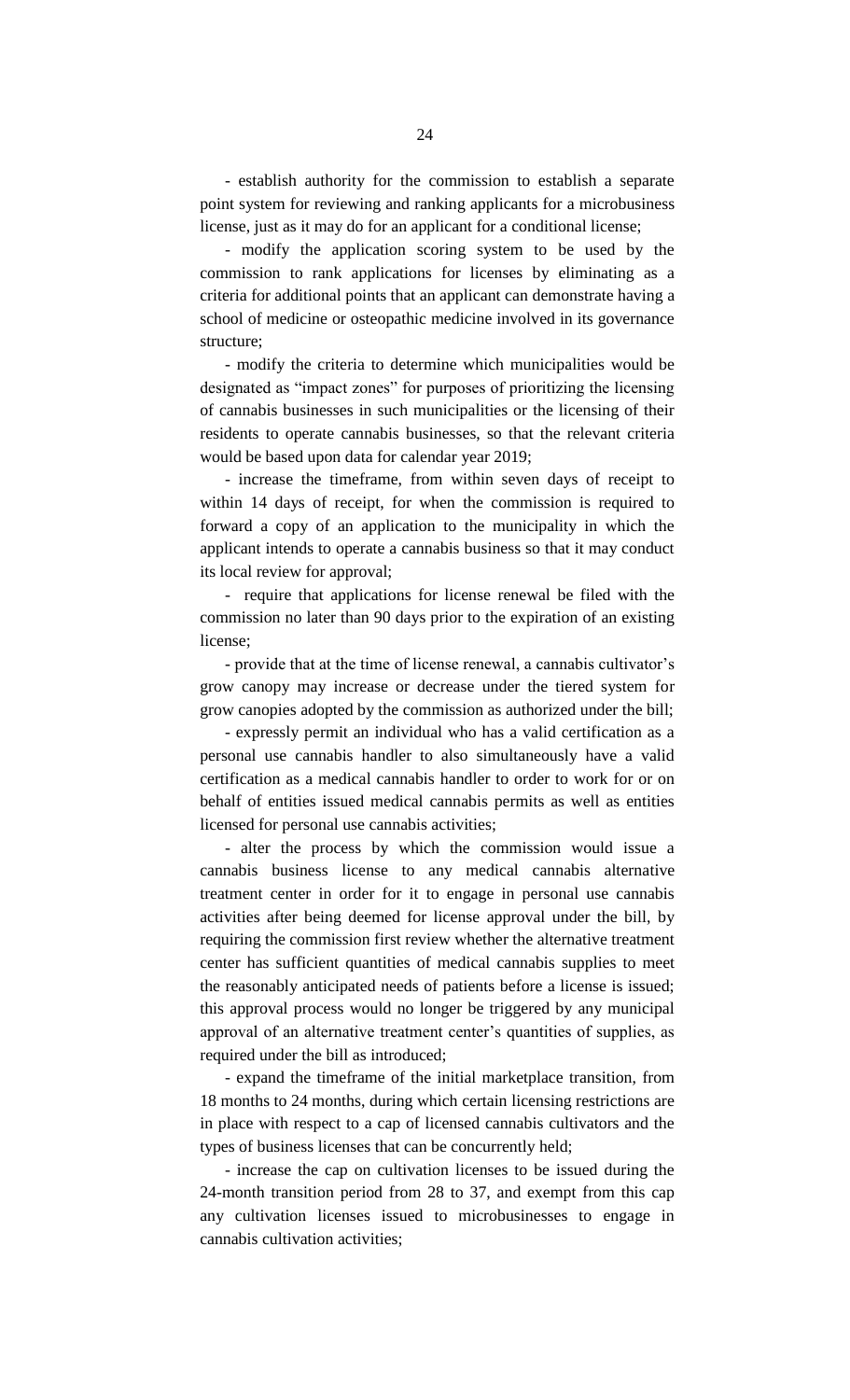- provide the commission with the optional authority to impose a Social Equity Excise Fee on the cultivation of cannabis by any cannabis cultivator based on that cultivator's sale or transfer of usable cannabis to another cannabis business, other than another cultivator;

- establish a process for the commission to make recommendations to the Governor and Legislature for making social equity appropriations to support educational and economic opportunities, and the health of both communities and individuals, based upon any amount of revenues collected for the equity fee to be appropriated, or, to make appropriations from the General Fund of an equivalent amount that would have been collected if the commission has not imposed the fee, or adjusted the fee amount, as described in the statement above;

- expand the acceptable forms of government identification which may be used to enter a cannabis business, and in particular purchase cannabis items at a cannabis retailer, to include other country's passports or government-issued documentation for international travel, as well as driver's licenses or other identification cards issued by territories or possessions of the United States, or the District of Columbia;

- include housing cooperatives among the types of multi-dwelling properties at which the smoking, vaping, or aerosolizing of cannabis items may be prohibited or regulated, but not the consumption of cannabis items by other means;

- clarify the balance between a general protection for a person to not have an employer refuse to hire or employ, or take any adverse employment action against the person, because the person does or does not use cannabis items, with an employer's authority to require an employee undergo a drug test "upon reasonable suspicion of an employee's usage of a cannabis item while engaged in the performance of the employee's work responsibilities, or upon finding any observable signs of intoxication related to usage of a cannabis item, or following a work-related accident subject to investigation by the employer," which the employer may utilize the results of when determining appropriate employment action concerning the employee;

- require the commission to create standards and a certification process for a Workplace Impairment Recognition Expert, to be issued to full- or part-time employees, or other contracted persons to perform work on behalf of an employer, which demonstrates education and training in detecting and identifying an employee's usage of, or impairment from, a cannabis item or other intoxicating substance, or for assisting in workplace accident investigations;

- codify and expand elements of the existing law enforcement certification process for police officers and others to become a Drug Recognition Expert in order to detect, identify, and apprehend drugimpaired motor vehicle operators, which would additionally involve the Police Training Commission consulting with the Cannabis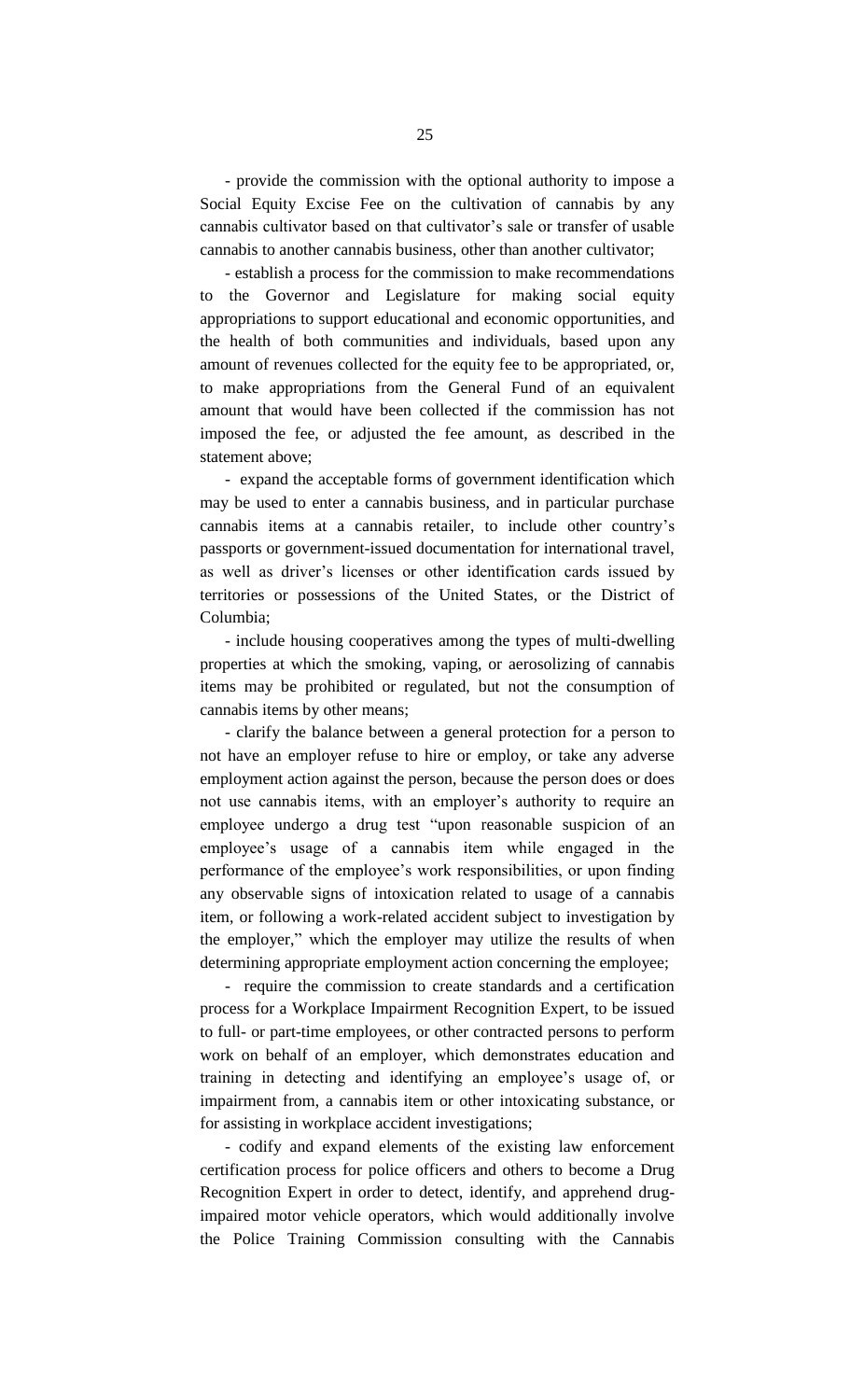Regulatory Commission on any aspects of the new certification criteria that focused on impairment from the use of cannabis items or marijuana; existing certified experts would be grandfathered and still recognized as such under the bill following enactment; and

- eliminate the imposition of fines against any juvenile delinquent offender (under 18 years of age) who violates any provisions of the bill establishing offenses for underage possession or consumption of cannabis items punishable by fine, to be consistent with P.L.2019, c.363 (C.52:17B-171.14 et al.), which broadly eliminated the imposition of fines against juvenile delinquents, and P.L.2020, c.50, which accelerated the implementation of this new policy.

#### FISCAL IMPACT:

The Office of Legislative Services anticipates that the bill will grow annual State revenues and expenditures. Municipal and county governments, in turn, will experience annual revenue expansions and reductions as well as annual expenditure increases. This analysis does not consider the fiscal effects of the constitutional amendment that voters approved in November 2020 that legalized personal use cannabis generally and addressed the taxation thereof.

State Government Effects: Annual State revenues will rise by an indeterminate amount on account of: 1) application, license, certification and criminal background check fees to be paid by persons seeking to participate in the regulated personal use cannabis marketplace; and 2) penalties and fines to be paid for violations of the numerous regulatory and other provisions of the bill. If the Cannabis Regulatory Commission were to impose the optional Social Equity Excise Fee, the State would receive additional indeterminate annual revenue.

An indeterminate increase in annual State expenditures will result from the regulation and oversight of the personal use cannabis marketplace, the enforcement of the regulations, and the reimbursement of municipal and county expenditures for police officers to participate in drug recognition training.

Local Government Effects: Annual revenues of municipal and county governments will increase by indeterminate amounts from: 1) municipal application and license fees to be paid by persons seeking to operate regulated personal use cannabis establishments within the jurisdiction of a municipality that elects to regulate and license the establishments; 2) fines to be paid for violations of municipal license requirements and regulations; and 3) State reimbursements paid to municipal and county governments for expenses they incur in providing drug recognition training to their police officers.

The revenue gain will be reduced by an indeterminate loss of annual municipal fine revenue as the bill downgrades the underage possession and consumption of alcoholic beverages from a disorderly